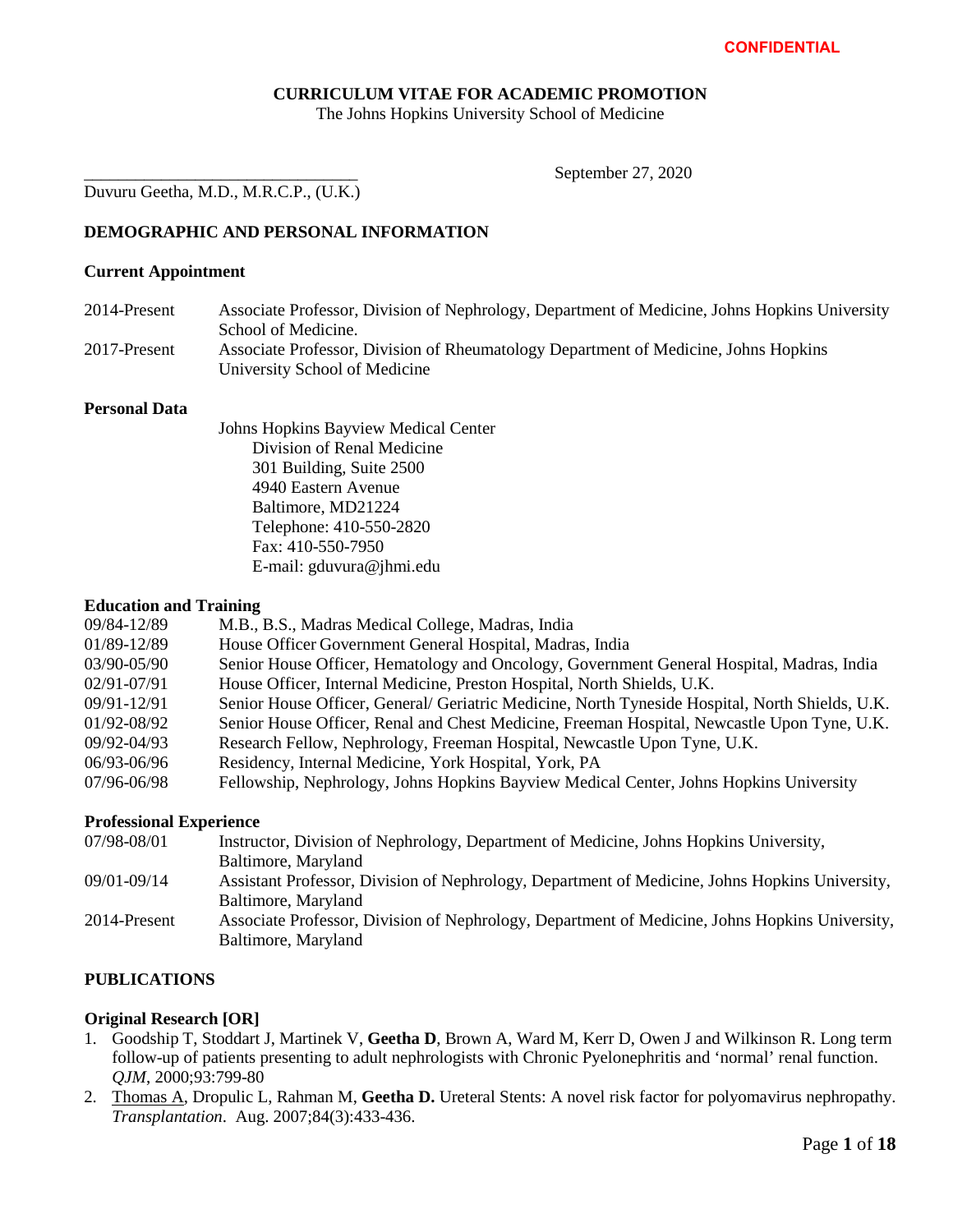- 3. **Geetha** D, Haas M, Kraus E, Rabb H, Seo P. Renal Transplantation in Wegener's Granulomatosis compared to Microscopic Polyangiitis. *J Rheumatol* 2010;37(8):1705-8.
- 4. Stone J, Merkel P, Spiera R, Seo P, Langford C, Hoffman G, Kallenberg G, St. Clair E, Turkiewicz A, Tchao N, Webber L, Ding L, Sejismundo L, Mieras K, Weitzenkamp D, Ikle D, Seyfert-Margolis V, Mueller M, Brunetta P, Allen N, Fervenza F, **Geetha D**, Keogh K, Kissin E, Monach P, Peikert T, Stegeman C, Ytterberg S, Specks U. Rituximab versus Cyclophosphamide for ANCA-Associated Vasculitis. RAVE–ITN Research Group. *N Engl J Med* 2010;363(3):221-232. *As sole nephrologist on this study team, I made a substantial contribution to the patient enrollment, acquisition of data for the work and to the critical revision of the manuscript for important intellectual content.*
- 5. **Geetha D,** Eirin A, True K, Irazabal M, Specks U, Seo P, Nachman P, Fervenza P. Renal Transplantation in ANCA associated vasculitis: A Multi Center Experience. *Transplantation* 2011;91(12):1370-5*. Results from this study confirmed the lower risk of post-renal transplant vasculitis recurrence with current immunosuppressive regimens in patients with ANCA vasculitis.*
- 6. **Geetha D**, Sozio S, Ghanta M, Josephson M, Shapiro R, Dadhania D, Hariharan S. Results of Repeat Renal Transplantation after Graft Loss from BK Virus Nephropathy. *Transplantation* 2011;92 (7):781-6.
- 7. Havill J, Levine M Stuart, Kuperman M, Hellmann DB, **Geetha D**. Falling through the cracks of vasculitis classification. NDT Plus 2011;4(5):327-330.
- 8. **Geetha D**, Parkhie S, Nadkarni G, He C, Shafi T. Polyomavirus Associated Nephropathy: A comparison of 2 different strategies of immunosuppression reduction. Medicine (Baltimore) 2011;90(5):296-302.
- 9. **Geetha D**, Seo P, Ellis C, Kuperman M, Levine Stuart M. Persistent or new onset microscopic hematuria in small vessel vasculitis patients in remission: Findings on renal biopsy. *J. Rheumatol* 2012;39(7):1413-7.
- 10. [Sharif A,](http://www.ncbi.nlm.nih.gov/pubmed?term=Sharif%20A%5BAuthor%5D&cauthor=true&cauthor_uid=22626962) [Alachkar N,](http://www.ncbi.nlm.nih.gov/pubmed?term=Alachkar%20N%5BAuthor%5D&cauthor=true&cauthor_uid=22626962) [Bagnasco S,](http://www.ncbi.nlm.nih.gov/pubmed?term=Bagnasco%20S%5BAuthor%5D&cauthor=true&cauthor_uid=22626962) **[Geetha D](http://www.ncbi.nlm.nih.gov/pubmed?term=Geetha%20D%5BAuthor%5D&cauthor=true&cauthor_uid=22626962)**, [Gupta G,](http://www.ncbi.nlm.nih.gov/pubmed?term=Gupta%20G%5BAuthor%5D&cauthor=true&cauthor_uid=22626962) [Womer K,](http://www.ncbi.nlm.nih.gov/pubmed?term=Womer%20K%5BAuthor%5D&cauthor=true&cauthor_uid=22626962) [Arend L,](http://www.ncbi.nlm.nih.gov/pubmed?term=Arend%20L%5BAuthor%5D&cauthor=true&cauthor_uid=22626962) [Racusen L,](http://www.ncbi.nlm.nih.gov/pubmed?term=Racusen%20L%5BAuthor%5D&cauthor=true&cauthor_uid=22626962) [Montgomery R,](http://www.ncbi.nlm.nih.gov/pubmed?term=Montgomery%20R%5BAuthor%5D&cauthor=true&cauthor_uid=22626962) E. Incidence and outcomes of BK virus allograft nephropathy among ABO- and HLA-incompatible kidney transplant recipients. *Clin J Am Soc Nephrol* 2012;7(8):1320-7.
- 11. Raman G, Srivastava A, **Geetha D**. Outcome of Renal Transplantation in Patients with both ANCA and anti-GBM antibodies. *Transplantation* 2012;94(5):e30-1.
- 12. [Srivastava A,](http://www.ncbi.nlm.nih.gov/pubmed?term=Srivastava%20A%5BAuthor%5D&cauthor=true&cauthor_uid=23624587) [Rao GK,](http://www.ncbi.nlm.nih.gov/pubmed?term=Rao%20GK%5BAuthor%5D&cauthor=true&cauthor_uid=23624587) [Segal PE,](http://www.ncbi.nlm.nih.gov/pubmed?term=Segal%20PE%5BAuthor%5D&cauthor=true&cauthor_uid=23624587) [Shah M,](http://www.ncbi.nlm.nih.gov/pubmed?term=Shah%20M%5BAuthor%5D&cauthor=true&cauthor_uid=23624587) **[Geetha D](http://www.ncbi.nlm.nih.gov/pubmed?term=Geetha%20D%5BAuthor%5D&cauthor=true&cauthor_uid=23624587)**. Characteristics and outcome of crescentic glomerulonephritis in patients with both antineutrophil cytoplasmic antibody and anti-glomerular basement membrane antibody. *[Clin Rheumatol](http://www.ncbi.nlm.nih.gov/pubmed/23624587)* 2013;32(9):1317-22.
- 13. Miloslavsky E, Specks U, Merkel P, Seo P, Spiera R, Langford C, Hoffman G, Kallenberg C, St Clair E, Tchao N, Viviano L, Ding L, Sejismundo L, Mieras K, Ikle D, Jepson B, Mueller M, Brunetta P, Allen N, Fervenza F, **Geetha D**, Keogh K, Kissin E, Monach P, Peikert T, Stegeman C, Ytterberg S, Stone H; for the RAVE-ITN Research Group. Clinical outcomes of remission induction therapy for severe ANCA-Associated vasculitis. *Arthritis Rheum* 2013; 65(9):2441-9.
- 14. [Specks U,](https://www.ncbi.nlm.nih.gov/pubmed/?term=Specks%20U%5BAuthor%5D&cauthor=true&cauthor_uid=23902481) [Merkel PA,](https://www.ncbi.nlm.nih.gov/pubmed/?term=Merkel%20PA%5BAuthor%5D&cauthor=true&cauthor_uid=23902481) [Seo P,](https://www.ncbi.nlm.nih.gov/pubmed/?term=Seo%20P%5BAuthor%5D&cauthor=true&cauthor_uid=23902481) [Spiera R,](https://www.ncbi.nlm.nih.gov/pubmed/?term=Spiera%20R%5BAuthor%5D&cauthor=true&cauthor_uid=23902481) [Langford CA,](https://www.ncbi.nlm.nih.gov/pubmed/?term=Langford%20CA%5BAuthor%5D&cauthor=true&cauthor_uid=23902481) [Hoffman GS,](https://www.ncbi.nlm.nih.gov/pubmed/?term=Hoffman%20GS%5BAuthor%5D&cauthor=true&cauthor_uid=23902481) [Kallenberg CG,](https://www.ncbi.nlm.nih.gov/pubmed/?term=Kallenberg%20CG%5BAuthor%5D&cauthor=true&cauthor_uid=23902481) [St Clair EW,](https://www.ncbi.nlm.nih.gov/pubmed/?term=St%20Clair%20EW%5BAuthor%5D&cauthor=true&cauthor_uid=23902481) [Fessler](https://www.ncbi.nlm.nih.gov/pubmed/?term=Fessler%20BJ%5BAuthor%5D&cauthor=true&cauthor_uid=23902481)  [BJ,](https://www.ncbi.nlm.nih.gov/pubmed/?term=Fessler%20BJ%5BAuthor%5D&cauthor=true&cauthor_uid=23902481) [Ding L,](https://www.ncbi.nlm.nih.gov/pubmed/?term=Ding%20L%5BAuthor%5D&cauthor=true&cauthor_uid=23902481) [Viviano L,](https://www.ncbi.nlm.nih.gov/pubmed/?term=Viviano%20L%5BAuthor%5D&cauthor=true&cauthor_uid=23902481) [Tchao NK,](https://www.ncbi.nlm.nih.gov/pubmed/?term=Tchao%20NK%5BAuthor%5D&cauthor=true&cauthor_uid=23902481) [Phippard DJ,](https://www.ncbi.nlm.nih.gov/pubmed/?term=Phippard%20DJ%5BAuthor%5D&cauthor=true&cauthor_uid=23902481) [Asare AL,](https://www.ncbi.nlm.nih.gov/pubmed/?term=Asare%20AL%5BAuthor%5D&cauthor=true&cauthor_uid=23902481) [Lim N,](https://www.ncbi.nlm.nih.gov/pubmed/?term=Lim%20N%5BAuthor%5D&cauthor=true&cauthor_uid=23902481) [Ikle D,](https://www.ncbi.nlm.nih.gov/pubmed/?term=Ikle%20D%5BAuthor%5D&cauthor=true&cauthor_uid=23902481) [Jepson B,](https://www.ncbi.nlm.nih.gov/pubmed/?term=Jepson%20B%5BAuthor%5D&cauthor=true&cauthor_uid=23902481) [Brunetta P,](https://www.ncbi.nlm.nih.gov/pubmed/?term=Brunetta%20P%5BAuthor%5D&cauthor=true&cauthor_uid=23902481) [Allen](https://www.ncbi.nlm.nih.gov/pubmed/?term=Allen%20NB%5BAuthor%5D&cauthor=true&cauthor_uid=23902481)  [NB,](https://www.ncbi.nlm.nih.gov/pubmed/?term=Allen%20NB%5BAuthor%5D&cauthor=true&cauthor_uid=23902481) [Fervenza FC,](https://www.ncbi.nlm.nih.gov/pubmed/?term=Fervenza%20FC%5BAuthor%5D&cauthor=true&cauthor_uid=23902481) **[Geetha D](https://www.ncbi.nlm.nih.gov/pubmed/?term=Geetha%20D%5BAuthor%5D&cauthor=true&cauthor_uid=23902481)**, [Keogh K,](https://www.ncbi.nlm.nih.gov/pubmed/?term=Keogh%20K%5BAuthor%5D&cauthor=true&cauthor_uid=23902481) [Kissin EY,](https://www.ncbi.nlm.nih.gov/pubmed/?term=Kissin%20EY%5BAuthor%5D&cauthor=true&cauthor_uid=23902481) [Monach PA,](https://www.ncbi.nlm.nih.gov/pubmed/?term=Monach%20PA%5BAuthor%5D&cauthor=true&cauthor_uid=23902481) [Peikert T,](https://www.ncbi.nlm.nih.gov/pubmed/?term=Peikert%20T%5BAuthor%5D&cauthor=true&cauthor_uid=23902481) [Stegeman C,](https://www.ncbi.nlm.nih.gov/pubmed/?term=Stegeman%20C%5BAuthor%5D&cauthor=true&cauthor_uid=23902481) [Ytterberg SR,](https://www.ncbi.nlm.nih.gov/pubmed/?term=Ytterberg%20SR%5BAuthor%5D&cauthor=true&cauthor_uid=23902481) [Mueller](https://www.ncbi.nlm.nih.gov/pubmed/?term=Mueller%20M%5BAuthor%5D&cauthor=true&cauthor_uid=23902481)  [M,](https://www.ncbi.nlm.nih.gov/pubmed/?term=Mueller%20M%5BAuthor%5D&cauthor=true&cauthor_uid=23902481) [Sejismundo LP,](https://www.ncbi.nlm.nih.gov/pubmed/?term=Sejismundo%20LP%5BAuthor%5D&cauthor=true&cauthor_uid=23902481) [Mieras K,](https://www.ncbi.nlm.nih.gov/pubmed/?term=Mieras%20K%5BAuthor%5D&cauthor=true&cauthor_uid=23902481) [Stone JH;](https://www.ncbi.nlm.nih.gov/pubmed/?term=Stone%20JH%5BAuthor%5D&cauthor=true&cauthor_uid=23902481) [RAVE-ITN Research Group.](https://www.ncbi.nlm.nih.gov/pubmed/?term=RAVE-ITN%20Research%20Group%5BCorporate%20Author%5D) Efficacy of Remission Induction Regimens for ANCA-Associated Vasculitis. *N Engl J Med* 2013;369(5):417-27. *As sole nephrologist on this study team, I made a substantial contribution to the patient enrollment, acquisition of data for the work and to the critical revision of the manuscript for important intellectual content.*
- 15. Ellis CL, Manno RL, Havill JP, Racusen LC, **Geetha D.** Validation of the new Classification of Pauci-Immune Glomerulonephritis in a United States cohort and its Correlation with Renal Outcome. *BMC Nephrol* 2013;14(1):210. *This was the first study validating the classification of ANCA GN in US cohort*
- 16. Murakami C, Manoharan P, Carter-Monroe N, **Geetha D.** Rituximab for remission induction in recurrent ANCA associated glomerulonephritis post kidney transplant. *Transpl Int* 2013;26(12):1225-31.
- 17. **Geetha D**, Poulton CJ , Hu Y, Seo P, McGregor JG, Falk RJ, Hogan SL. Clinical Characteristics and Outcome of Pauci-immune glomerulonephritis in African Americans. *Semin Arthritis and Rheum* 2014; 43(6):778-83.
- 18. **Geetha D**, Levine SM, Manno RL, Valsamakis A, Ghazarian S, Seo P. BK Virus Replication in Patients with ANCA Associated Vasculitis. *Am J Nephrol* 2014;39(1):20-6.
- 19. Chen TK, Murakami C, Manno RL, **Geetha D**. Hematuria duration does not predict kidney function at 1 year in ANCA-associated glomerulonephritis. *Semin Arthritis Rheum* 2014; 44(2):198-201.
- 20. Miloslavsky EM, Specks U, Merkel PA, Seo P, Spiera R, Langford CA, Hoffman GS, Kallenberg CG, St Clair EW, Tchao NK, Viviano L, Ding L, Ikle D, Villarreal M, Jepson B, Brunetta P, Allen NB, Fervenza FC, **Geetha**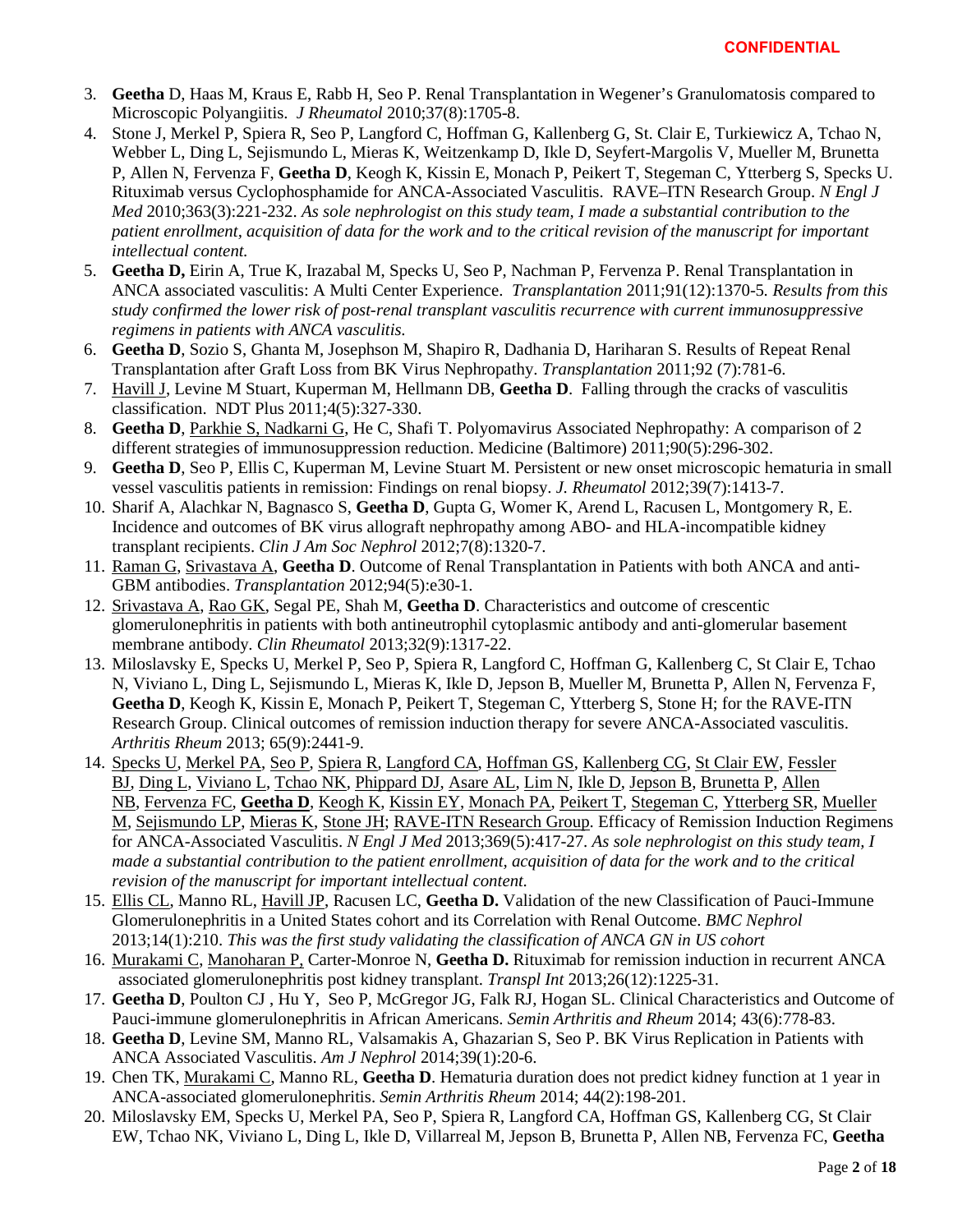**D**, Keogh K, Kissin EY, Monach PA, Peikert T, Stegeman C, Ytterberg SR, Stone JH. Rituximab for the treatment of relapses in ANCA-associated vasculitis. *Arthritis Rheumatol* 2014; 66(11):3151-59.

- 21. **[Geetha D](https://www.ncbi.nlm.nih.gov/pubmed/?term=Geetha%20D%5BAuthor%5D&cauthor=true&cauthor_uid=25381429)**, [Specks U,](https://www.ncbi.nlm.nih.gov/pubmed/?term=Specks%20U%5BAuthor%5D&cauthor=true&cauthor_uid=25381429) [Stone JH,](https://www.ncbi.nlm.nih.gov/pubmed/?term=Stone%20JH%5BAuthor%5D&cauthor=true&cauthor_uid=25381429) [Merkel PA,](https://www.ncbi.nlm.nih.gov/pubmed/?term=Merkel%20PA%5BAuthor%5D&cauthor=true&cauthor_uid=25381429) [Seo P,](https://www.ncbi.nlm.nih.gov/pubmed/?term=Seo%20P%5BAuthor%5D&cauthor=true&cauthor_uid=25381429) [Spiera R,](https://www.ncbi.nlm.nih.gov/pubmed/?term=Spiera%20R%5BAuthor%5D&cauthor=true&cauthor_uid=25381429) [Langford CA,](https://www.ncbi.nlm.nih.gov/pubmed/?term=Langford%20CA%5BAuthor%5D&cauthor=true&cauthor_uid=25381429) [Hoffman GS,](https://www.ncbi.nlm.nih.gov/pubmed/?term=Hoffman%20GS%5BAuthor%5D&cauthor=true&cauthor_uid=25381429) [Kallenberg CG,](https://www.ncbi.nlm.nih.gov/pubmed/?term=Kallenberg%20CG%5BAuthor%5D&cauthor=true&cauthor_uid=25381429) [St](https://www.ncbi.nlm.nih.gov/pubmed/?term=St%20Clair%20EW%5BAuthor%5D&cauthor=true&cauthor_uid=25381429)  [Clair EW,](https://www.ncbi.nlm.nih.gov/pubmed/?term=St%20Clair%20EW%5BAuthor%5D&cauthor=true&cauthor_uid=25381429) [Fessler BJ,](https://www.ncbi.nlm.nih.gov/pubmed/?term=Fessler%20BJ%5BAuthor%5D&cauthor=true&cauthor_uid=25381429) [Ding L,](https://www.ncbi.nlm.nih.gov/pubmed/?term=Ding%20L%5BAuthor%5D&cauthor=true&cauthor_uid=25381429) [Tchao NK,](https://www.ncbi.nlm.nih.gov/pubmed/?term=Tchao%20NK%5BAuthor%5D&cauthor=true&cauthor_uid=25381429) [Ikle D,](https://www.ncbi.nlm.nih.gov/pubmed/?term=Ikle%20D%5BAuthor%5D&cauthor=true&cauthor_uid=25381429) [Jepson B,](https://www.ncbi.nlm.nih.gov/pubmed/?term=Jepson%20B%5BAuthor%5D&cauthor=true&cauthor_uid=25381429) [Brunetta P,](https://www.ncbi.nlm.nih.gov/pubmed/?term=Brunetta%20P%5BAuthor%5D&cauthor=true&cauthor_uid=25381429) [Fervenza FC.](https://www.ncbi.nlm.nih.gov/pubmed/?term=Fervenza%20FC%5BAuthor%5D&cauthor=true&cauthor_uid=25381429) Rituximab [for ANCA-](https://www.ncbi.nlm.nih.gov/pubmed/?term=Rituximab%20for%20ANCA-Associated%20Vasculitis%20Immune%20Tolerance%20Network%20Research%20Group%5BCorporate%20Author%5D)[Associated Vasculitis Immune Tolerance Network Research Group.](https://www.ncbi.nlm.nih.gov/pubmed/?term=Rituximab%20for%20ANCA-Associated%20Vasculitis%20Immune%20Tolerance%20Network%20Research%20Group%5BCorporate%20Author%5D) Rituximab versus Cyclophosphamide for ANCA-Associated Vasculitis with Renal Involvement. *[J Am Soc Nephrol](http://www.ncbi.nlm.nih.gov/pubmed/25381429)* 2015;26(4):976-85. *As one of the two nephrologists in this landmark trial, I made a substantial contribution to the design of the post-hoc analysis, acquisition of data for the work and to the writing of the manuscript.*
- 22. Timlin H, Lee SM, Manno RL, Seo P, **Geetha D**. Rituximab for remission induction in elderly patients with ANCA-associated vasculitis. *Semin Arthritis Rheum* 2015;45(1):67-9. *First study which addressed the efficacy and safety of rituximab for remission vasculitis in elderly patients with ANCA associated vasculitis.*
- 23. **Geetha D**, Hruskova Z, Segelmark M, Hogan J, Morgan MD, Cavero T, Eriksson P, Seo P, Manno RL, Dale J, Harper L, Tesar V, Jayne DR. Rituximab for treatment of severe renal disease in ANCA associated vasculitis. *J Nephrol* 2016;29(2):195-201. *First and sole study which addressed the efficacy and safety of rituximab for remission vasculitis in ANCA associated vasculitis patients presenting with severe renal disease.*
- 24. Shah S, Hruskova Z, Segelmark M, Morgan MD, Hogan J, Lee SK, Dale J, Harper L, Tesar V, Jayne DR, **Geetha D**. Treatment of Severe Renal Disease in ANCA Positive and Negative Small Vessel Vasculitis with Rituximab. *Am J Nephrol* 2015;41(4-5):296-301.
- 25. Manno RL, Seo P, **Geetha D**. Older patients with ANCA-associated vasculitis and dialysis dependent renal failure: a retrospective study. *BMC Nephrol* 2015;16:88.
- 26. **Geetha D**, Lee SK, Srivastava AJ, Kraus ES, Wright SM. Clinical excellence in nephrology: Examples from the published literature. *BMC Nephrol* 2015;16:141. *This paper is a collection of reports in nephrology illustrates that the definition of clinical excellence set forth by the Miller Coulson Academy is highly applicable to physicians caring for individuals with kidney disease.*
- 27. Shah S, Havill J, Rahman MH, **Geetha D**. A historical study of American patients with anti-neutrophil cytoplasmic antibody negative pauci-immune glomerulonephritis. *Clin Rheumatol* 2016;35(4):953-60.
- 28. **Geetha D**, Lee SM, Shah S, Rahman HM. Relevance of ANCA positivity at the time of renal transplantation in ANCA associated vasculitis. *J Nephrol* 2017;30(1):147-153.
- 29. Shah S, Jaggi K, Greenberg K, **Geetha D**. Immunoglobulin levels and infection risk with rituximab induction for ANCA associated vasculitis. *Clin Kidney J* 2017;10(4):470-74.
- 30. Timlin H, Liebowitz J, Jaggi K, **Geetha D.** Outcomes of hydralazine induced renal vasculitis. *E Jour Rheum* 2018;5:5-8.
- 31. **Geetha D**, Sethi S, De Vriese AS, Specks U, Kallenberg CGM, Lim N, Spiera R, St Clair EW, Merkel PA, Seo P, Monach PA, Lepori N, Fessler BJ, Langford CA, Hoffman GS, Sharma R, Stone JH, Fervenza FC; RAVE-ITN Research Group. Interstitial Immunostaining and Renal Outcomes in Antineutrophil Cytoplasmic Antibody-Associated Glomerulonephritis. *Am J Nephrol* 2017;46(3):231-238. *As one of the two nephrologists in this landmark trial, I made a substantial contribution to the design of the post-hoc analysis, acquisition of data for the work and to the writing of the manuscript.*
- 32. Weiner M, Bjørneklett R, Hrušková Z, Mackinnon B, Poulton CJ, Sindelar L, Mohammad AJ, Eriksson P, Gesualdo L, **Geetha D**, Crnogorac M, Jayne D, Hogan SL, Geddes C, Tesar V, Aasarød K, Segelmark M. Proteinase-3 and myeloperoxidase serotype in relation to demographic factors and geographic distribution in antineutrophil cytoplasmic antibody-associated glomerulonephritis. *Nephrol Dial Transplant* 2019:34(2):301-308.
- 33. Novick TK, Chen M, Scott J, Cortazar, FB, Ayoub I, Little, MA, Hruskova Z, Salama, AD, Pagnoux C, **Geetha D.** Patient Outcomes in Renal-Limited Antineutrophil Cytoplasmic Antibody Vasculitis with Inactive Histology. *Kidney Int Rep* 2018;3:671–676. *This is a multicenter study which reported outcomes on treatment of rare ANCA vasculitis phenotype.*
- 34. Gapud EJ, Manno R, Seo P, Hanouneh M, **Geetha D**. Long-term Clinical Course of Antineutrophil Cytoplasmic Antibody-associated Vasculitis Patients off Maintenance Therapy. *Cureus* 2018;10(3):e2372.
- 35. Kant S, Shah AA, Hummers LK, Wigley FM, **Geetha D**. ANCA-associated vasculitis in scleroderma: A renal perspective. *Clin Nephrol* 2018;90(6):413-418.
- 36. Menez S, Hruskova Z, Scott J, Cormican S, Chen M, Salama AD, Alasfar S, Little MA, Safrankova H, Honsova E, Tesar V, **Geetha D**. Predictors of Renal Outcomes in Sclerotic Class Anti-Neutrophil Cytoplasmic Antibody Glomerulonephritis. *Am J Nephrol* 2018;48(6):465-471.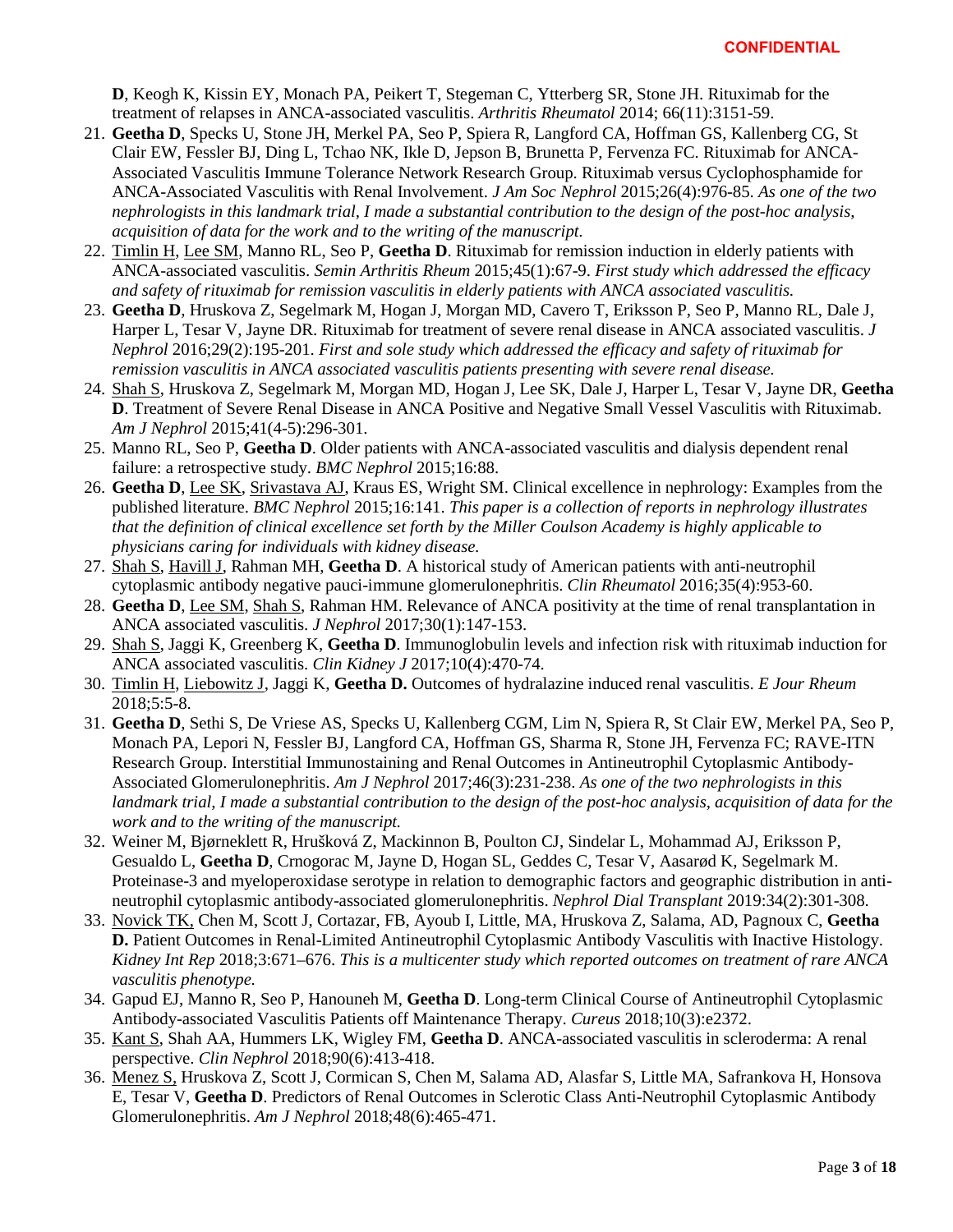- 37. Katikeneni VS, Kant S, Gapud EJ, Antiochos B, Manno RL, Phillips M, Seo P, **Geetha D**. Uncommon presentations in ANCA vasculitis: clinical characteristics and outcomes. *Clin Rheumatol* 2019;38(8):2195-2199.
- 38. Kronbichler A, Leierer J, Shin JI, Merkel PA, Spiera R, Seo P, Langford CA, Hoffman GS, Kallenberg CGM, St Clair EW, Brunetta P, Fervenza FC, **Geetha D**, Keogh KA, Monach PA, Ytterberg SR, Mayer G, Specks U, Stone JH; RAVE−ITN Research Group. The Association of Pulmonary Haemorrhage, Positive PR3‐ANCA and Urinary Red Blood Cell Casts with Venous Thromboembolism in ANCA‐Associated Vasculitis Arthritis *Rheumatol* 2019;71(11):1888-93.
- 39. Goules A, **Geetha D**, Arend LJ, Baer AN. Renal involvement in primary Sjögren's syndrome: natural history and treatment outcome. *Clin Exp Rheumatol* 2019;37 Suppl 118(3):123-132.
- 40. Timlin H, Wu M, Crespo-Bosque M, **Geetha D**, Ingolia A, Haque U, Towns MC, Grader-Beck T. Clinical Characteristics of Hydralazine-induced Lupus. *Cureus* 2019;11(6):e4996.
- 41. Kant S, Habbach A, Gapud EJ, Manno RL, Gattu R, Seo P, **Geetha D**. Sequential Therapy for Remission Induction in Severe Antineutrophil Cytoplasmic Autoantibody-Associated Glomerulonephritis. *Am J Nephrol* 2019;50(5):386-91.
- 42. [Kant](https://www.cureus.com/users/121222) S, [Azar](https://www.cureus.com/users/111558) A, [Gapud](https://www.cureus.com/users/56947) EJ, [Antiochos](https://www.cureus.com/users/121344) B, [Manno](https://www.cureus.com/users/55320) R, [Seo](https://www.cureus.com/users/55319) P, [Geetha](https://www.cureus.com/users/55316) D. Subcutaneous Immunoglobulin for Antibody Deficiency in Antineutrophil Cytoplasmic Antibody (ANCA)-associated Vasculitis. *Cureus* 2019;11(12): e6367.
- 43. Bradley Isaacs, Eric J. Gapud, Brendan Antiochos, Philip Seo and **Duvuru Geetha** .Venous thrombotic events in ANCA-associated vasculitis: Incidence and risk factors. Kidney360 March 2020, 10.34067/KID.0000572019; DOI: https://doi.org/10.34067/KID.0000572019
- 44. Morris AD, Elsayed ME, Ponnusamy A, Rowbottom A, Martin F, **Geetha D**, Dhaygude AP. Treatment Outcomes of Anti-Neutrophil Cytoplasmic Autoantibody-Associated Vasculitis in Patients Over Age 75 Years: A Meta-Analysis. Am J Nephrol. 2020 Mar 11:1-9. doi: 10.1159/000506532. [Epub ahead of print]
- 45. Sam Kant, Adam Morris, Srekar Ravi, Lauren Floyd,Eric Gapud, Brendan Antiochos, Ajay Dhaygude, 2\ Phil Seo and **Duvuru Geetha.** The Impact of COVID-19 Pandemic on Patients with ANCA associated Vasculitis. Journal of Nephrology: 2020 (In press)

# **Review Articles [RA]**

- 1. **Geetha D**, Seo P. Renal transplantation in the ANCA associated vasculitides. *Am J Transplant* 2007;7(12) 2567- 62.
- 2. **Geetha D,** Seo P. Advances in therapy for ANCA associated vasculitis. *Curr Rheumatol Rep* 2012; 14(6)509-15
- 3. Krajewski CM, **Geetha D,** Gomez-Lobo V. Contraceptive options for women with history of solid organ transplant. *Transplantation* 2013;95(10):1183-86.
- 4. **Geetha D**, Kallenberg C, Stone JH, Salama AD, Appel GB, Duna G, Brunetta P, Jayne D. Current therapy of granulomatosis with polyangiitis and microscopic polyangiitis: the role of rituximab. *Nephrol* 2014;28(1):17-27.
- 5. Hruskova Z, **Geetha D**, Tesar V. Renal transplantation in anti-neutrophil cytoplasmic antibody-associated vasculitis. *Nephrol Dial Transplant* 2015;30 Suppl 1:i159-63.
- 6. Shah S, **Geetha D**. Place in therapy of rituximab in the treatment of granulomatosis with polyangiitis and microscopic polyangiitis.Immunotargets Ther. 2015 Aug 7; 4:173-83
- 7. **Geetha D**, Jin Q, Scott J, Hruskova Z, Hanouneh M, Little MA, Tesar V, Seo P, Jayne DR, Pagnoux C. Comparisons of Guidelines and Recommendations on Managing ANCA-Associated Vasculitis. *Kidney Intl Rep* 2018;3(5):1039-49.
- 8. **Geetha D,** Kant S. Recommendations for kidney transplantation in patients with ANCA-associated vasculitis. *Expert Rev Clin Immunol* 2018;14(3):235-40.
- 9. **Geetha D**, Jefferson JA. ANCA-associated vasculitis: Core Curriculum 2020. *Am J Kidney Dis* 2019;75(1):124- 137. *Was rated as Global Top 10 most read papers through [Read by QxMD](https://typeform.us11.list-manage.com/track/click?u=2be06d512897faf37514c5604&id=9e332ed776&e=f2df23d42f) for the last month*
- 10. Hruskova Z, Tesar V, **Geetha D**. Renal Transplantation in Antineutrophil Cytoplasmic Antibody-Associated Vasculitis: Current Perspectives. Kidney Blood Press Res. 2020;45(2):157-165. doi: 10.1159/000505660. Epub 2020 Feb 19. Review.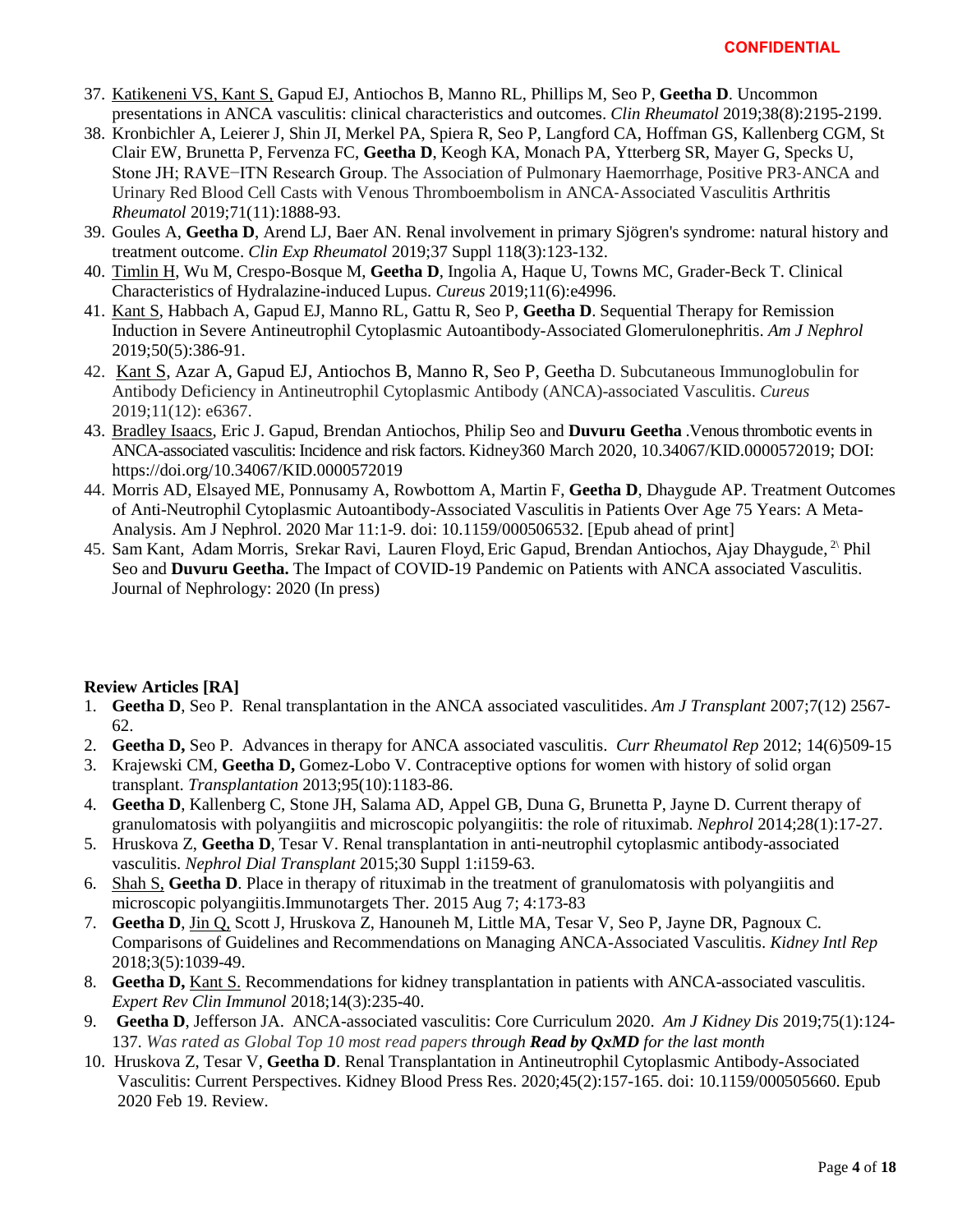11.Gapud EJ, Kronbichler A, Gauckler P, **Geetha D**. Immunotherapy for ANCA-associated vasculitis during the COVID-19 pandemic. Eur J Rheumatol. 2020 Jul 21. doi: 10.5152/eurjrheum.2020.2067

## **Case Reports [CR]**

- 1. **Geetha D**, Zachary J, Baldado H, Kronz J, Kraus E. Pure red cell aplasia induced by Parvovirus B19 in solid organ transplant recipients: A case report and review of the literature. *Clin Transplantation* 2000;14:586-91.
- 2. **Geetha D**, Tong B, Racussen L, Markowitz J, Westra W. Bladder carcinoma in a transplant recipient: Evidence to implicate the BK human polyomavirus as a causal transforming agent. *Transplantation* 2002;73(12):1933-36.
- 3. **Geetha D**, Seo P, Specks U, Fervenza F. Successful induction of remission with rituximab for relapse of ANCA associated vasculitis post kidney Transplant: Report of 2 cases. *Am J Transplant* 2007;7(12):2821-25.
- 4. Sharma P, Kuperman M, Racusen L, **Geetha D**. Fibrillary Glomerulonephritis Presenting as Rapidly Progressive Glomerulonephritis. *AJKD* 2012;60(1):157-59.
- 5. Duggal T, Segal PE, Shah M, Manoharan P, **Geetha D.** ANCA associated vasculitis associated with influenza vaccination. Nephrology Grand Rounds**.** *Am J Nephrol* 2013;38(2):174-78.
- 6. Lee SM, **Geetha D**. Dapsone induced hemolysis in a patient with ANCA associated glomerulonephritis and normal G6PD level and implications for clinical practice: case report and review of the literature. *Springerplus* 2015;23(4):29.
- 7. Shah S, Sethi S, Arend L, **Geetha D.** Crystal storing histiocytosis: Nephrology Image. *Kidney Int* 2016;89(2):507.
- 8. Hanouneh H, Damera P, Fetrat M, **Geetha D**. An unusual complication of peritoneal dialysis. *Cleve Clin J Med* 2018;85(5):352-54
- 9. Dein EJ, Crespo-Bosque M, Timlin H, **Geetha D**. Double-positive with positive anti-glomerular basement membrane antibody and ANCA-positive disease in a patient with dermatomyositis. *BMJ Case Rep* 2018;24:2018.
- 10. Dein E, Manno R, Syed A, Douglas H, **Geetha D**, Timlin H. Ranolazine-induced Elevation of Creatinine Kinase in the Absence of Statin Usage. *Cureus* 2018;10(6):e2832.
- 11. Jin Q, Kant S, Alhariri J, **Geetha D.** Levamisole adulterated cocaine associated ANCA vasculitis: review of literature and update on pathogenesis. *Community Hosp Intern Med Perspect* 2018;8(6):339-344.

### **Letters, Correspondence [LT]**

- 1. **Geetha, D**. Omeprazole induced acute interstitial nephritis. *Am J of Gastroenterol* 1999; 94(11):3375-76.
- 2. **Geetha, D**. Ureteral stent placement and BK virus allograft nephropathy in renal transplant recipients. *Transplantation* 2008; 85(4):658-59.
- 3. Morris A, **Geetha D**. PEXIVAS challenges current ANCA-associated vasculitis therapy.Nat Rev Nephrol. 2020 Mar 13. doi: 10.1038/s41581-020-0269-6. [Epub ahead of print]

### **Book Chapters, Monographs [BC]**

- 1. **Geetha D**, Stone J. Henoch-Schonlein Purpura 2<sup>nd</sup> edition of Current Diagnosis & Treatment in Rheumatology. McGraw-Hill Professional; 2007.
- 2. **Geetha D**, Stone J. Mixed Cryoglobulinemia 2<sup>nd</sup> edition of Current Diagnosis & Treatment in Rheumatology. McGraw-Hill Professional; 2007.
- 3. **Geetha D**, Stone J. Microscopic Polyangiitis 2<sup>nd</sup> edition of Current Diagnosis & Treatment in Rheumatology. McGraw-Hill Professional; 2007.
- 4. **Geetha D**. "Post streptococcal glomerulonephritis." Chapter published on line in emedicine series of online textbooks. 2010.
- 5. **Geetha D**, Seo P. Life Threatening Emergencies in ANCA associated vasculitis. Autoimmune Diseases: Complex and acute situations. Springer, London; 2011. Page 101-118.
- 6. Monroy-Trujillo J, **Geetha D**. Kidney Protection: Strategies for Renal Preservation. Chapter 33, Systemic Inflammatory Diseases and the Kidney. Oxford University Press, March 2019.

### **Editorials [ED]:**

1. Brix SR, **Geetha D.** Keeping Up with the Times: Prognostic Tools in ANCA-Associated Glomerulonephritis Clin J Am Soc Nephrol. 2020 Jul 28:CJN.09600620. doi: 10.2215/CJN.09600620. Online ahead of print.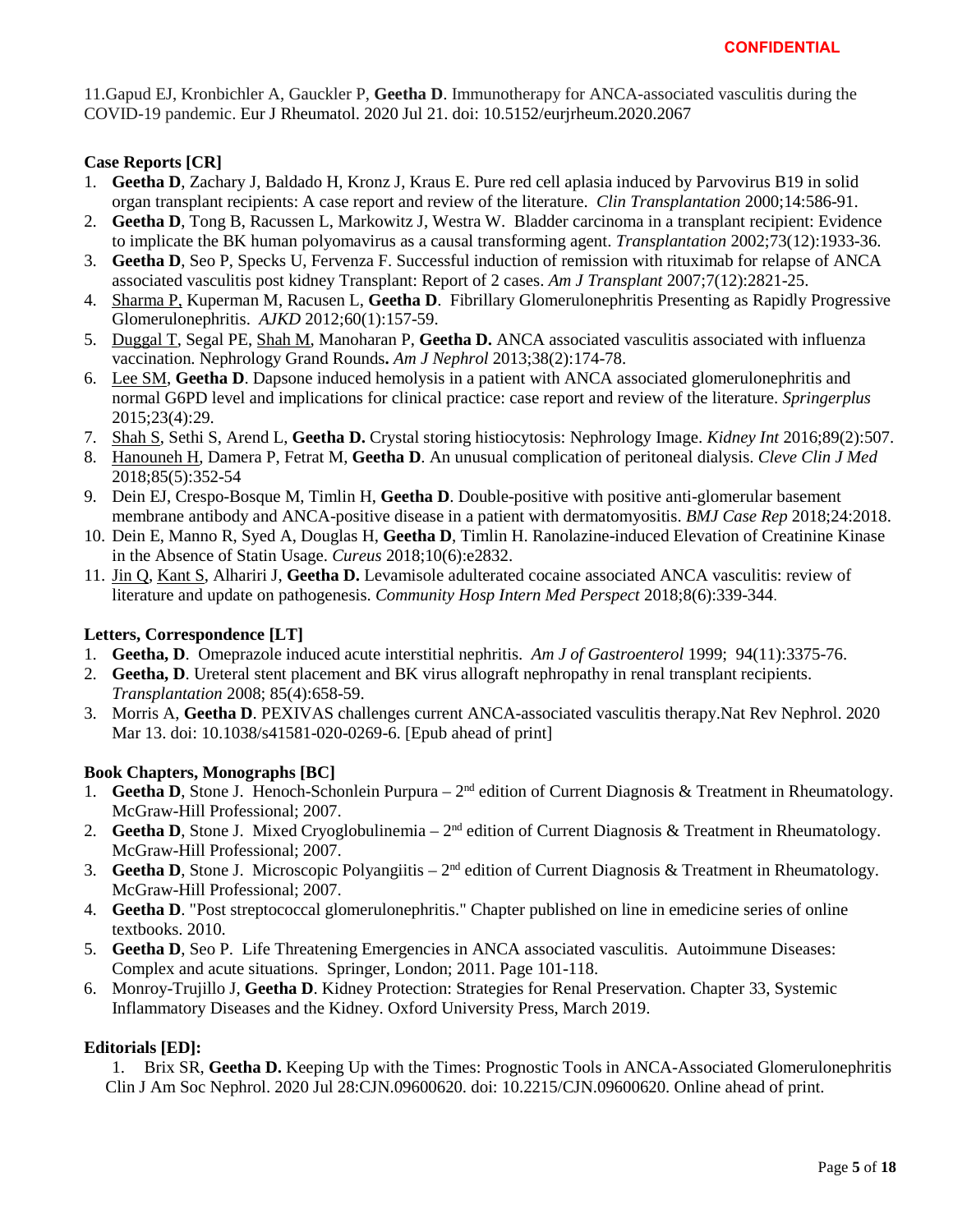# *Media Releases*

- 1. August 29, 2018 CLOSLER interview: <https://closler.org/passion-in-the-medical-profession/interview-with-dr-geetha-a-closler-look>
- 2. October 9, 2019 Commentary on ANCA associated vasculitis mortality falling slightly: [https://www.the-rheumatologist.org/article/mortality-from-antineutrophil-cytoplasmic-autoantibody](https://www.the-rheumatologist.org/article/mortality-from-antineutrophil-cytoplasmic-autoantibody-%20%20%20%20%20associated-vasculitis-falling-slightly/)   [associated-vasculitis-falling-slightly/](https://www.the-rheumatologist.org/article/mortality-from-antineutrophil-cytoplasmic-autoantibody-%20%20%20%20%20associated-vasculitis-falling-slightly/)
- 3. November 19, 2019 Nephrology View Point by Dr. Richard Glassock: <https://www.karger.com/Blog/Nephrology-Viewpoints/remission-induction-in-anca-vasculitis>
- 4. April 29, 2020 Nephrology View Point by Dr. Richard Glassock: [https://www.karger.com/Blog/Nephrology-](https://www.karger.com/Blog/Nephrology-Viewpoints/anca-associated-vasculitis-in-the-elderly)[Viewpoints/anca-associated-vasculitis-in-the-elderly](https://www.karger.com/Blog/Nephrology-Viewpoints/anca-associated-vasculitis-in-the-elderly)
- 5. April 30, 2020. Kidney 360 Podcast on "Venous thrombotic events in ANCA associated vasculitis: Incidence and risk factors". [https://podcasts.apple.com/us/podcast/article-summary-by-duvuru-geetha](https://podcasts.apple.com/us/podcast/article-summary-by-duvuru-geetha-and-andreas-kronbichler/id1497209592?i=1000473187550)[and-andreas-kronbichler/id1497209592?i=1000473187550](https://podcasts.apple.com/us/podcast/article-summary-by-duvuru-geetha-and-andreas-kronbichler/id1497209592?i=1000473187550)

# **FUNDING**

## **Research Extramural Funding**

## *Current Grants*

| $04/17$ -Present | Avocapan development in vasculitis to obtain corticosteroid elimination and therapeutic<br>efficacy: international multi-center study<br>Sponsor: ChemoCentryx<br>Site PI (D Geetha): 10% effort                                                                                                                                                                   |
|------------------|--------------------------------------------------------------------------------------------------------------------------------------------------------------------------------------------------------------------------------------------------------------------------------------------------------------------------------------------------------------------|
| $04/19$ -Present | A Randomized, Double-Blind, Placebo-Controlled, Multicentre, Parallel-Group Phase II<br>Study to Investigate the Safety and Efficacy of two different dose regimens of IFX-1 as add-<br>on to Standard of Care in subjects with Granulomatosis with Polyangiitis (GPA) and<br>Microscopic Polyangiitis (MPA)<br>Sponsor: InflaRx<br>Site PI (D Geetha): 10% effort |

# **Research Intramural Funding**

### *Current Grants*

| $01/18$ -Present       | Assessment of complement activation in anti-neutrophil cytoplasmic antibody associated<br>glomerulonephritis<br>Jerome L. Greene Foundation Discovery Fund<br>\$45,000.00<br>PI: Duvuru Geetha, MD: 10% effort                             |
|------------------------|--------------------------------------------------------------------------------------------------------------------------------------------------------------------------------------------------------------------------------------------|
| $04/19$ -Present       | Characterization of granzyme B producing auto-reactive T cells in renal anti-neutrophil<br>cytoplasmic antibody associated glomerulonephritis<br><b>Cupid Foundation Discovery Fund</b><br>\$50,000.00<br>PI: Duvuru Geetha, MD: 5% effort |
| <b>Pending Grants</b>  | None                                                                                                                                                                                                                                       |
| <b>Previous Grants</b> |                                                                                                                                                                                                                                            |
| 09/92-04/93            | Chronic Pyelonephritis                                                                                                                                                                                                                     |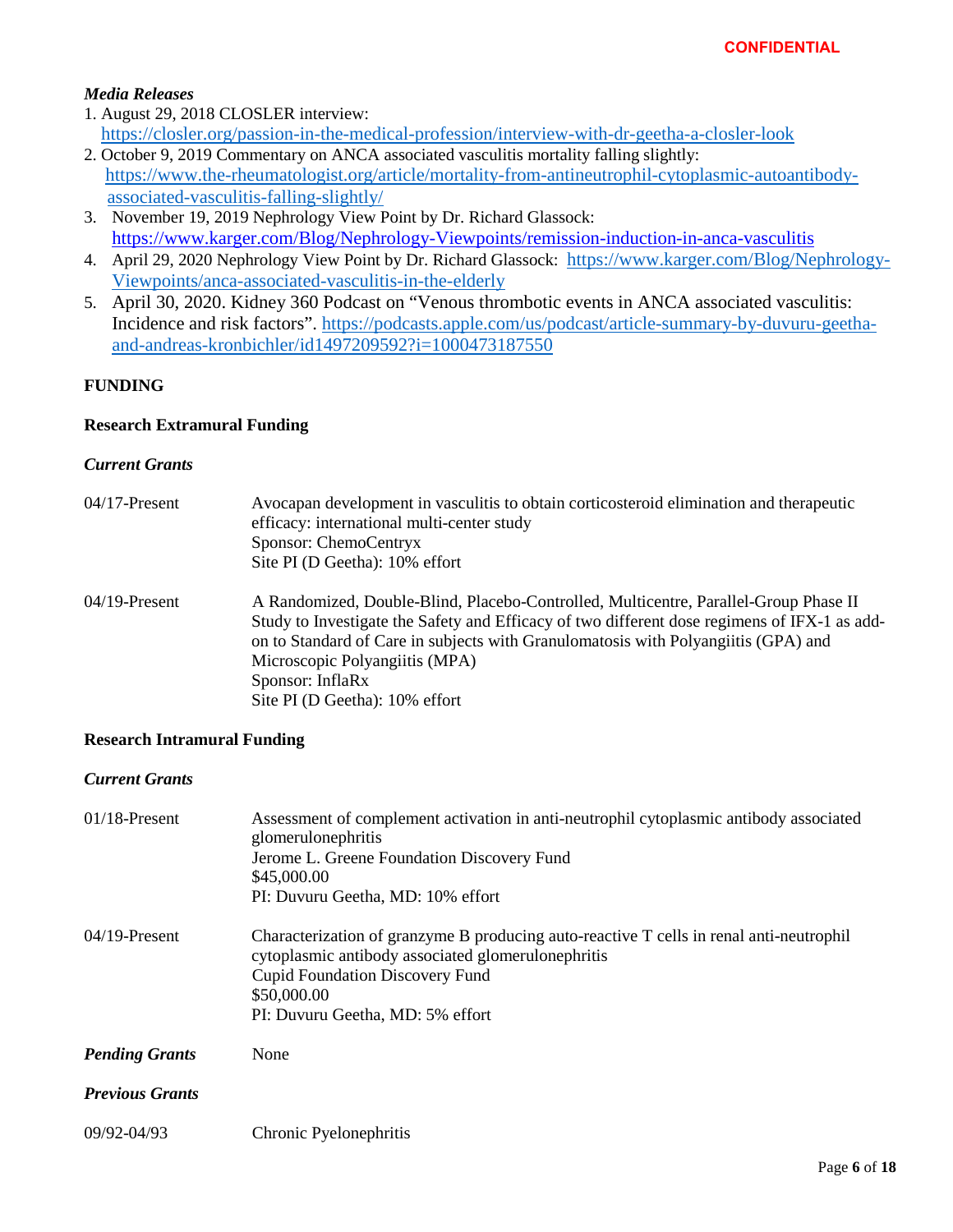|                 | A Northern Counties Kidney Research Fund in U.K.<br>PI: Duvuru Geetha, MD<br>Role: Research Fellow working on natural history of Chronic Pyelonephritis                                                                 |
|-----------------|-------------------------------------------------------------------------------------------------------------------------------------------------------------------------------------------------------------------------|
| 07/98-06/99     | Water and solute transport characteristics of the rat urinary bladder<br>National Kidney Foundation Grant: Maryland Mini-Grant<br>PI: David Spector, MD<br>Role: Co-Investigator                                        |
| 07/99-06/00     | Water and solute transport characteristics of the rat urinary bladder.<br>National Kidney Foundation Grant: Maryland Mini-Grant<br>PI: David Spector, MD<br>Role: Co-Investigator                                       |
| 07/04-06/05     | Pathogenesis of Polyomavirus Nephropathy: the Role of BKV Genotypes and Co<br>Infection with JC Virus and SV 40 Virus.<br>National Kidney Foundation Grant: Maryland Mini-Grant<br>\$10,000.00<br>PI: Duvuru Geetha, MD |
| $07/11 - 06/12$ | Prevalence of BK virus replication in patients with ANCA associated Vasculitis: A<br>prospective study<br><b>Stabler Foundation Grant</b><br>\$25,000.00<br>PI: Duvuru Geetha, MD                                       |
| 12/11-01/14     | Clinical Course and Clinical Outcomes among Subjects with ANCA Associated Vasculitis<br>and Renal Disease in the RAVE Cohort: Ancillary Study to RAVE.<br>Genentech<br>Site PI: 5% effort                               |
| $07/12 - 06/13$ | Establishing a model comprehensive database to facilitate translational research in systemic<br>Vasculitis: A Prospective Database<br><b>Stabler Foundation Grant</b><br>\$30,000.00<br>PI: Duvuru Geetha, MD           |
| $04/15 - 06/16$ | Prospective study of urinary cell mRNA expression profiles in ANCA associated<br>Glomerulonephritis<br><b>Stabler Foundation Grant</b><br>\$25,000.00<br>PI: Duvuru Geetha, MD                                          |
| 05/2019 to date | Characterization of granzyme B producing auto-reactive T cells in renal ANCA associated<br>vasculitis<br><b>Cupid Discovery Award</b><br>\$50,000.00<br>PI: Duvuru Geetha, MD                                           |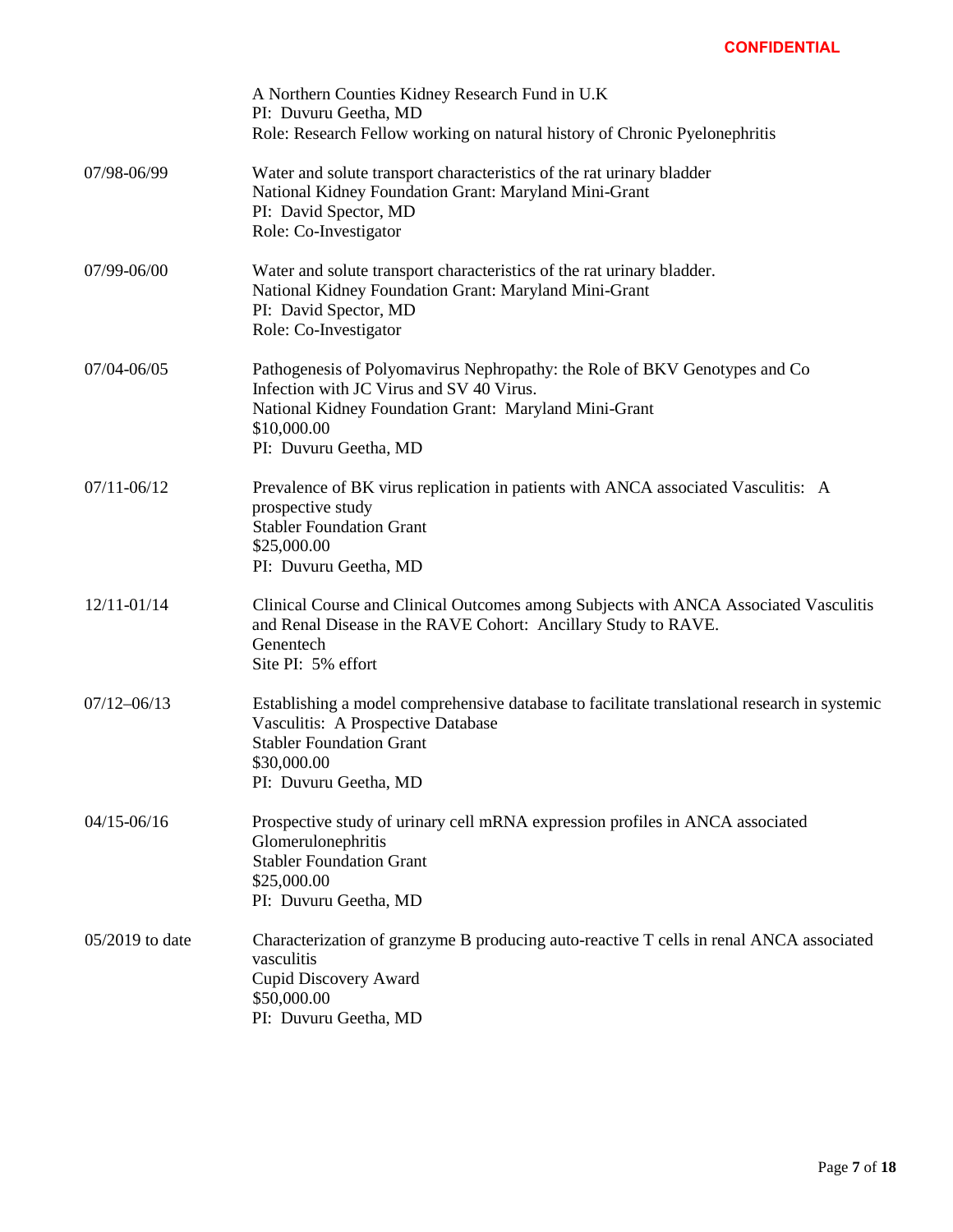### **CLINICAL ACTIVITIES**

### **Clinical Focus**

*My clinical focus is on renal vasculitis***.** I joined the Johns Hopkins Vasculitis Center in 2005 where I currently serve as the Associate director of the Vasculitis Center. I established a renal clinic at the vasculitis center to focus on renal vasculitis in 2005. My role has been to help with early diagnosis of renal involvement by vasculitis and provide timely treatment. During this period, I evaluated many vasculitis patients who have lost their kidneys to vasculitis for candidacy for renal transplant and improved their access to transplantation. My focused care of these patients in the vasculitis center has increased the transplants exponentially at out center and I have described the outcome of ANCA associated vasculitis patients who underwent renal transplantation for their end stage renal disease in both the Johns Hopkins and national cohorts. In addition, I reported on the use of a novel agent, rituximab, as the appropriate treatment in recurrent ANCA associated glomerulonephritides in post-renal transplant patients. I was recruited to be one of two nephrologists in the world to participate in the RAVE Research Group, an international group of rheumatologists and nephrologists who study vasculitis. Through this collaborative effort, two major papers were published in the New England Journal of Medicine on the management of renal vasculitis. These two papers and a third, which was published in the Arthritis and Rheumatism have changed the standard of care internationally in the management of these disorders. We published the use of rituximab for severe renal vasculitis by conducting a multicenter International study. Iam currently the site PI for ADVOCATE (**A**vacopan **D**evelopment in **V**asculitis to **O**btain **C**orticosteroid Elimination **a**nd **T**herapeutic **E**fficacy) trial in ANCA vasculitis using C5a receptor inhibition and a phase 2 study of a monoclonal antibody to C5a for remission induction in ANXA vasculitis.

### **Certification**

#### *Medical, other state/government licensure*

| 1996-1998    | Pennsylvania Medical License (MD 058996L) |
|--------------|-------------------------------------------|
| 1998-Present | Maryland Medical License (D 53421)        |
| 1998-Present | CDS license, State of Maryland            |
| 1998-Present | DEA license                               |

#### *Boards, Other Specialty Certification*

| Education Commission for Foreign Medical Graduates (ECFMG)                   |
|------------------------------------------------------------------------------|
| Member of Royal College of Physicians (UK), 1992                             |
| Federal Licensing Examination (FLEX)                                         |
| Diplomate, American Board of Internal Medicine, Recertified 2005             |
| Specialist in Clinical Hypertension, American Society of Hypertension        |
| Diplomate, American Board of Internal Medicine, Nephrology, Recertified 2018 |
|                                                                              |

#### **Clinical (Service) Responsibilities**

| 07/98-06/05     | Johns Hopkins Bayview Renal Consult Service: 6-8-weeks<br>Franklin Square Hospital Renal Consult Service: 24-26 weeks<br>Nephrology Outpatient Clinic: Two half-day sessions per week                                                     |
|-----------------|-------------------------------------------------------------------------------------------------------------------------------------------------------------------------------------------------------------------------------------------|
|                 |                                                                                                                                                                                                                                           |
| 07/98-06/16     | Davita JB Zachary Triad Dialysis: I follow both hemodialysis and peritoneal dialysis patients at<br>this location and have hemodialysis clinics and peritoneal dialysis clinics (59 dialysis patients at<br>this location).               |
| $07/01 - 06/16$ | Davita White Square Dialysis: I follow both hemodialysis and peritoneal dialysis patients at this<br>location and have hemodialysis clinics and peritoneal dialysis Clinics (12 patients at this location)                                |
| $07/05 - 06/10$ | Johns Hopkins Bayview Renal Consult Service: 6-8 weeks<br>Franklin Square Hospital Renal Consult service: 12-14 weeks<br>Nephrology Outpatient Clinic: Two half-day sessions per week<br>Vasculitis Clinic: One half-day session per week |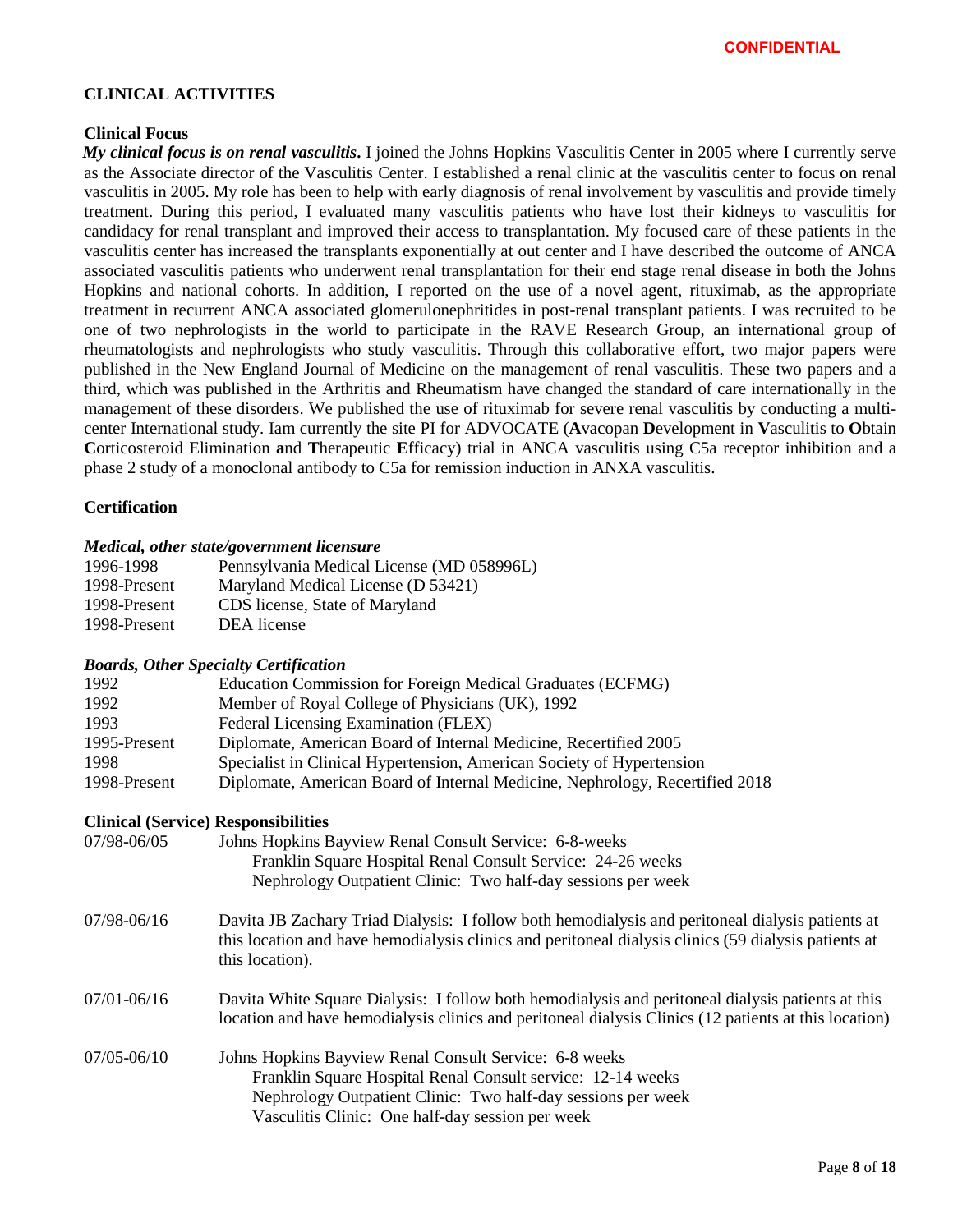| $07/10$ -Present | Johns Hopkins Bayview Renal Consult Service: 8-10 weeks                                                                                                                                           |
|------------------|---------------------------------------------------------------------------------------------------------------------------------------------------------------------------------------------------|
|                  | Johns Hopkins Bayview Renal Clinic and Care Center Service: 6-8 weeks                                                                                                                             |
|                  | Nephrology Outpatient Clinic: One half-day session per week                                                                                                                                       |
|                  | Vasculitis Clinic: One 2-hour session per week                                                                                                                                                    |
|                  | Peritoneal Dialysis Clinic: Four half-day sessions per month                                                                                                                                      |
|                  | Home Hemodialysis Clinic: One half-day session per month                                                                                                                                          |
| $07/16$ -Present | Fresenius Kidney Care Fleet Street: I follow in-center hemodialysis, home hemodialysis and<br>peritoneal dialysis patients at this location and have hemodialysis clinics and peritoneal dialysis |
|                  | Clinics (50 in-center and 14 home dialysis patients)                                                                                                                                              |

### **Clinical Productivity**

Consistently exceeded target RUV's for the past 3 years and generated 8519 RUV's exceeding the target RVU of 7519 for FY19 year.

**Clinical Draw from outside local/regional area**: more than 90 percent of my patients travel beyond a 10 mile radius and over 30% of my patients come from out of state or out of country. The states represented include: Virginia, Washington DC, West Virginia, North Carolina, South Carolina, Tennessee, Texas, Florida, Kentucky, Indianapolis, Pennsylvania, Delaware, New Jersey, New York, Connecticut, New Hampshire, and Los Angeles Countries represented include: China, India, Pakistan, Abudabi, Greece, and Puerto Rico

### **Membership in or examiner for specialty board:** None

#### **Clinical Program Building/Leadership**

2005-Present Renal clinic at Johns Hopkins Vasculitis Center: I am the lead nephrologist at the nationally recognized Johns Hopkins Vasculitis Center since 2005. I have established a weekly renal clinic at the Vasculitis Center and see patients throughout the United States, Europe and Middle East. I was a co-investigator in the landmark RAVE trial that led to the FDA approval of rituximab for treatment of ANCA vasculitis and was responsible for recruitment and follow up of renal patients in this trial. I am the Principal Investigator for the vasculitis database established in 2013. I am currently the site PI for ADVOCATE (**A**vacopan **D**evelopment in **V**asculitis to **O**btain **C**orticosteroid Elimination **a**nd **T**herapeutic **E**fficacy) trial in ANCA vasculitis using C5a receptor inhibition and a phase 2 study of a monoclonal antibody to C5a for remission induction in ANCA vasculitis.

**Clinical Demonstration Activities to external audience, on or off campus:** None

#### **Development of nationally/internationally recognized clinical standard of care:** None

### **EDUCATIONAL ACTIVITIES**

#### **Educational Focus**

I am a clinical nephrologist and my area of expertise is in renal vasculitis. My clinical practice includes patients with renal vasculitis, patients with chronic kidney disease, end stage renal disease patients and kidney transplant recipients. My educational focus is on renal vasculitis, peritoneal dialysis and renal transplant. I have developed a teaching curriculum for vasculitis patients to help train nephrology fellows on evaluation and management of vasculitis patients. I am the sole provider for peritoneal dialysis patients at Fleet Street dialysis unit and nephrology fellows rotate in this clinic during their second year. My role is to supervise and educate nephrology fellows on peritoneal dialysis prescription writing and management of complications of peritoneal dialysis. I have focused on renal transplant patient management since the beginning of my career and have contributed to teaching fellows on management of immunosuppression and complications of immunosuppression post renal transplant.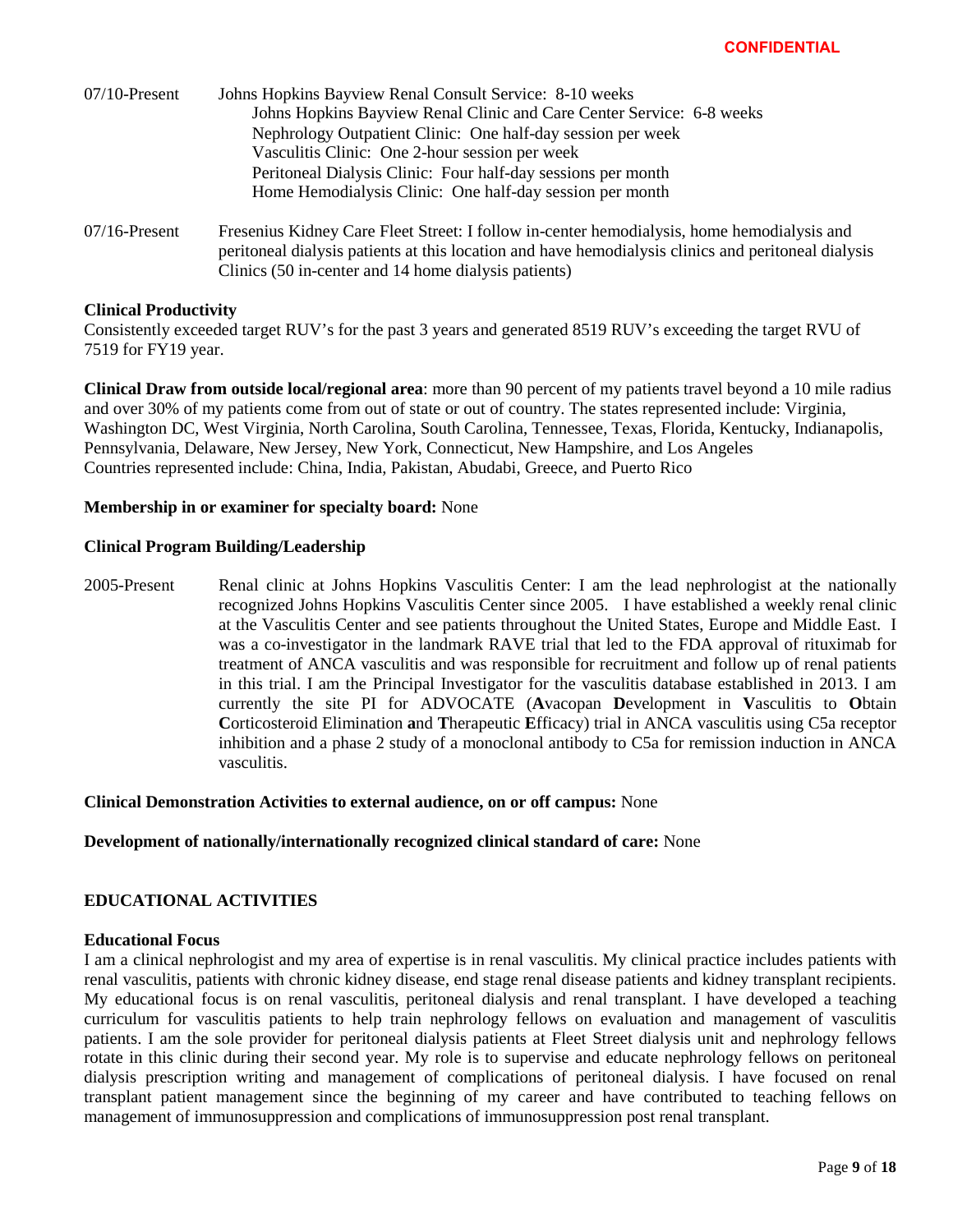Teaching:

| JHMI/Regional |                                                                                                                                               |
|---------------|-----------------------------------------------------------------------------------------------------------------------------------------------|
| 1998-Present  | Didactic Conference Faculty, Johns Hopkins Bayview Medical Center.                                                                            |
| 2001-2010     | Fellowship Didactic Dialysis and Transplant Conference Coordinator, Johns Hopkins Bayview<br>Medical Center, Division of Nephrology.          |
| 2004          | Evaluation of acute renal failure in a transplant patient. Johns Hopkins Bayview Medical Center,<br>Resident Noon Conference.                 |
| 2005          | Approach to Glomerular Disease. Franklin Square Hospital, Resident Noon Conference.                                                           |
| 7/2006        | Lectures on renal handling of potassium. Johns Hopkins Bayview Medical Center Nephrology<br>Fellowship Program.                               |
| 7/2007        | Lectures on renal handling of phosphorus. Johns Hopkins Bayview Medical Center, Nephrology<br>Fellowship Program.                             |
| 8/2008        | Lectures on renal handling of potassium. Johns Hopkins Bayview Medical Center, Nephrology<br>Fellowship Program.                              |
| 2008          | HIV and Chronic Kidney Disease. Franklin Square Hospital, Resident Noon Conference.                                                           |
| 2008          | HIV and Chronic Kidney Disease. Johns Hopkins Bayview Medical Center, Resident Noon<br>Conference.                                            |
| 2009          | Approach to urinalysis. Franklin Square Hospital, Resident Noon Conference                                                                    |
| 2010          | Primary care for the renal transplant recipient. Johns Hopkins Bayview Medical Center, Resident<br>Noon Conference.                           |
| 2010-Present  | Genes to Society, Renal Course Faculty, Johns Hopkins University School of Medicine                                                           |
| 2011          | Renal manifestations of rheumatologic diseases. Rheumatology Fellows Core Curriculum, Johns<br>Hopkins Bayview Medical Center.                |
| 2011          | Renal manifestations of rheumatologic diseases 101: Rheumatology fellows core curriculum,<br>Johns Hopkins Bayview Medical Center.            |
| 2012          | Renal emergencies in rheumatologic diseases: Rheumatology fellows crash course<br>Johns Hopkins Bayview Medical Center.                       |
| 2012          | Renal manifestations of rheumatologic diseases 101: Rheumatology fellows core curriculum,<br>Johns Hopkins Bayview Medical Center.            |
| 2013          | Renal Pathology 101: Rheumatology fellows core curriculum. Johns Hopkins Bayview Medical<br>Center.                                           |
| 2013          | Renal manifestations of rheumatologic diseases 101: Rheumatology fellows core curriculum,<br><b>Johns Hopkins Bayview Medical Center</b>      |
| 2014          | Renal Pathology 101: Rheumatology fellows core curriculum. Johns Hopkins Bayview Medical<br>Center.                                           |
| 2014          | Renal manifestations of rheumatologic diseases. Rheumatology Fellows Core Curriculum, Johns<br>Hopkins Bayview Medical Center                 |
| 2014          | Management of ANCA associated vasculitis Part 1. Renal fellows' noon conference                                                               |
| 2015          | Renal manifestations of rheumatologic diseases 101. Rheumatology Fellows Core Curriculum,<br><b>Johns Hopkins Bayview Medical Center</b>      |
| 2015          | Management of ANCA associated vasculitis Part 2. Renal fellows' noon conference                                                               |
| 2016          | ANCA associated vasculitis: update. Johns Hopkins Bayview Medical Center, Resident Noon<br>Conference.                                        |
| 2016          | Renal manifestations of rheumatologic diseases 101: Rheumatology fellows core curriculum,<br>Johns Hopkins Bayview Medical Center             |
| 2017          | Why and what should a rheumatologist know about renal disease: Rheumatology fellows' core<br>curriculum, Johns Hopkins Bayview Medical Center |
| 2018          | Management of ANCA associated vasculitis. Renal fellows' noon conference                                                                      |
| 2019          | Renal manifestations of rheumatologic diseases 101. Rheumatology Fellows Core Curriculum,<br>Johns Hopkins Bayview Medical Center             |
| 2020          | ANCA associated vasculitis in 2020. Renal fellows noon conference                                                                             |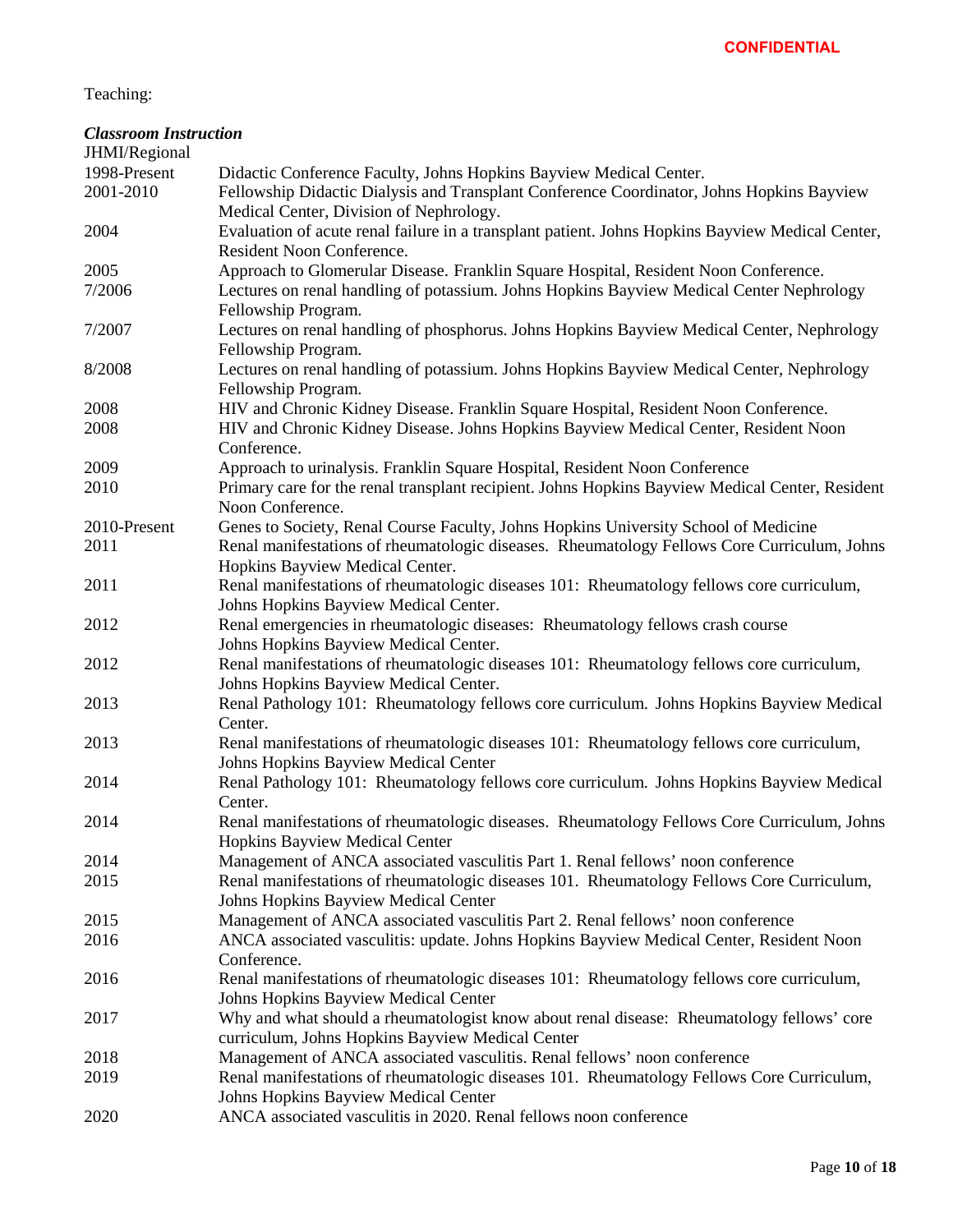| 2020                        | Approach to acute kidney injury from glomerular disease: Internal Medicine Residents noon<br>conference                                                                                         |
|-----------------------------|-------------------------------------------------------------------------------------------------------------------------------------------------------------------------------------------------|
| National:                   |                                                                                                                                                                                                 |
| 2018                        | Management of ANCA associated vasculitis: Glomerular disease update: ASN Kidney Week<br>Early Program, San Diego, CA                                                                            |
| 2019                        | Vasculitis and renal transplantation. Cutting Edge Vasculitis. 19th International Vasculitis and<br>ANCA workshop, Philadelphia, April 2019                                                     |
| 2019                        | Management of ANCA associated vasculitis: Glomerular disease update: ASN Kidney Week<br>Early Program, Washington DC                                                                            |
| 2020                        | Targeting complement in patients with ANCA associated vasculitis, ASN 2020 Kidney Week                                                                                                          |
| International:              |                                                                                                                                                                                                 |
| 2018                        | ANCA associated vasculitis: Advances in induction therapy: Renal Grand rounds and meet the<br>professor: Stanley Medical College, Chennai, India. 1/10/18                                       |
| 2020                        | "(How) should we alter acute management of AAV in the COVID-19 era?" UKIVAS and Royal<br>Society of Medicine virtual meeting: scheduled date November 11 <sup>th</sup> to 12 <sup>th</sup> 2020 |
| <b>Clinical Instruction</b> |                                                                                                                                                                                                 |

| JHMI/Regional  |                                                                                               |
|----------------|-----------------------------------------------------------------------------------------------|
| 1998-Present   | Attending Physician, Nephrology Consultations, Johns Hopkins Bayview Medical Center           |
| 1998-2010      | Attending Physician, Nephrology Consultations, Franklin Square Hospital                       |
| 1998-Present   | Preceptor, Nephrology Fellowship Outpatient Clinic, Johns Hopkins Bayview Medical Center      |
| 2001-2007      | Approach to disorders of serum potassium. Monthly resident lectures, Franklin Square Hospital |
| 2005-Present   | Johns Hopkins Vasculitis Center Experience for 2nd year fellows. Nephrology fellows rotate    |
|                | through this Clinic for 6-8 weeks in the 2nd year of fellowship.                              |
| National:      | None                                                                                          |
| International: | None                                                                                          |
|                |                                                                                               |

## *CME Instruction*

| JHMI/Regional |                                                                                                |
|---------------|------------------------------------------------------------------------------------------------|
| 2000          | "Renophobia Relief" CME course. "Drugs and Kidney: Practical Bedside Pharmacology,             |
|               | <b>Baltimore Maryland</b>                                                                      |
| 2001          | Polyomavirus Nephropathy. Grand Rounds. Johns Hopkins Bayview . Baltimore, MD                  |
| 2002          | Acute interstitial nephritis. Grand Rounds. Johns Hopkins Bayview. Baltimore, MD               |
| 2003          | "HIV and ESRD: ESRD Conference                                                                 |
|               | Division of Nephrology, Johns Hopkins Bayview Medical Center, Baltimore, Maryland              |
| 2004          | "ABC of Renal Transplantation" BK virus infection in Kidney Transplant Patients, Baltimore, MD |
| 2004          | "Treatment of Membranous Nephropathy": Topics in Nephrology                                    |
|               | Division of Nephrology, Johns Hopkins Bayview Medical Center, Baltimore, Maryland              |
| 2006          | Polyomavirus nephropathy in renal transplant recipients. Renal Grand Rounds. Johns Hopkins     |
|               | University, School of Medicine. Baltimore, Maryland.                                           |
| 2006          | "Proteomics in Nephrology": Topics in Nephrology                                               |
|               | Division of Nephrology, Johns Hopkins Bayview Medical Center, Baltimore, Maryland              |
| 2007          | Treatment approaches to ANCA associated vasculitis. Renal Grand Rounds. Johns Hopkins          |
|               | University School of Medicine. Baltimore, Maryland.                                            |
| 2011          | What should a Rheumatologist know about renal vasculitis? Rheumatology Grand Rounds. Johns     |
|               | Hopkins University School of Medicine. Baltimore, Maryland.                                    |
| 2011          | What should a Nephrologist know about ANCA vasculitis? Renal Grand Rounds. Johns Hopkins       |
|               | University School of Medicine. Baltimore, Maryland                                             |
| 2013          | Advances in therapy of ANCA associated renal disease: Medical Grand Rounds: Johns Hopkins      |
|               | Hospital, Johns Hopkins University School of Medicine, Baltimore, Maryland                     |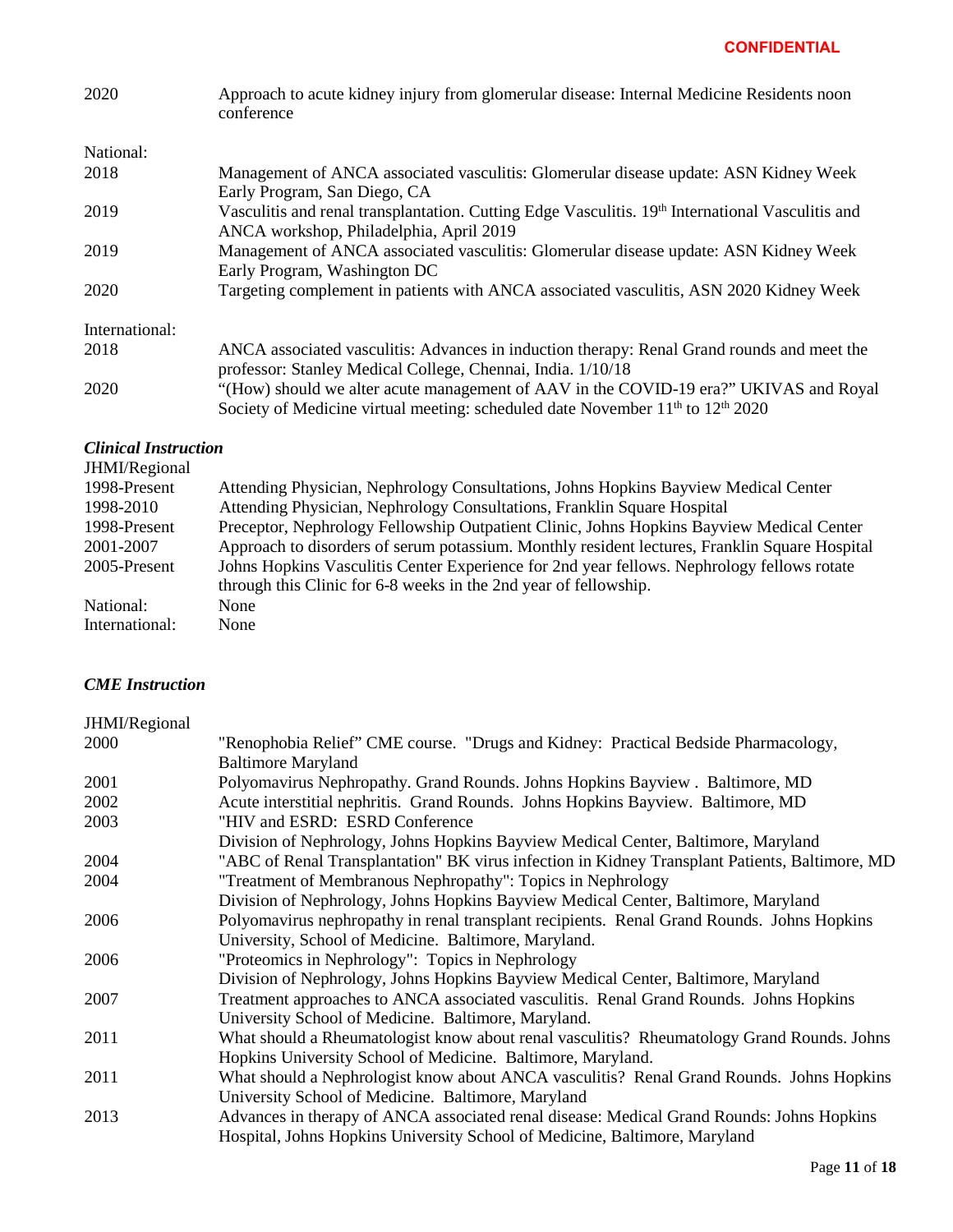| 2016          | ANCA associated vasculitis: update on diagnosis and management. Medical Grand Rounds: St.<br>Agnes Hospital, Baltimore, Maryland                                                                |
|---------------|-------------------------------------------------------------------------------------------------------------------------------------------------------------------------------------------------|
| 2016          | Approach to relapse prevention in ANCA associated vasculitis. Renal Rounds: University of<br>Maryland Medical Center, Baltimore, Maryland                                                       |
| 2017          | ANCA associated vasculitis: update on diagnosis and management. Medical Grand Rounds:<br>Greater Baltimore Medical Center, Baltimore, Maryland                                                  |
| National      |                                                                                                                                                                                                 |
| 2012          | Novel Therapies for Vasculitis Associated Renal Disease: National Kidney Foundation Spring<br>Clinical Meeting 2013, Orlando, FL                                                                |
| 2017          | Retiform Purpura and Pauci-immune Glomerulonephritis: Clues to the Culprit. ASN Kidney Week<br>2017, New Orleans LA                                                                             |
| 2018          | Management of ANCA associated vasculitis: Glomerular disease update: ASN Kidney Week<br>Early Program, San Diego, CA                                                                            |
| 2018          | Tailoring maintenance therapy in ANCA vasculitis. ASN Kidney Week 2018, San Diego CA                                                                                                            |
| 2019          | Vasculitis and renal transplantation. Cutting Edge Vasculitis. 19th International Vasculitis and<br>ANCA workshop, Philadelphia, April 2019                                                     |
| 2019          | Management of ANCA associated vasculitis: Glomerular disease update: ASN Kidney Week<br>Early Program, Washington DC                                                                            |
| 2020          | ANCA and anti-GBM Disease in 2020-Some Old and Some New: An update in Glomerular<br>diseases, 2020. North Shore University Hospital, New York. Scheduled May 2 <sup>nd</sup> 2020               |
| 2020          | Targeting complement in patients with ANCA associated vasculitis, ASN 2020 Kidney Week                                                                                                          |
| International |                                                                                                                                                                                                 |
| 2020          | "(How) should we alter acute management of AAV in the COVID-19 era?" UKIVAS and Royal<br>Society of Medicine virtual meeting: scheduled date November 11 <sup>th</sup> to 12 <sup>th</sup> 2020 |

| <b>Workshops/Seminars</b><br>JHMI/Regional |                                                                                                                                                                                  |
|--------------------------------------------|----------------------------------------------------------------------------------------------------------------------------------------------------------------------------------|
| 2006                                       | Vasculitis Foundation Patient Symposium speaker, Vasculitis Foundation, Baltimore, Maryland                                                                                      |
| 02/2017                                    | Vasculitis Foundation Patient Symposium: speaker, Bethesda, Maryland                                                                                                             |
| National                                   |                                                                                                                                                                                  |
| 2013                                       | Vasculitis Foundation Patient Symposium, speaker/panelist, Vasculitis Foundation, Philadelphia,<br>PA.                                                                           |
| 2017                                       | International Vasculitis Symposium, speaker and panelist, Chicago, Illinois                                                                                                      |
| 2019                                       | Cutting Edge Vasculitis. 19 <sup>th</sup> International Vasculitis and ANCA workshop, Philadelphia, April<br>2019. Faculty panel "Question & Answer Session on Renal Vasculitis" |
| 2019                                       | Standardized outcomes in Nephrology-Glomerular disease workshop faculty participant,<br>Washington DC                                                                            |
| International                              | None                                                                                                                                                                             |

# **Mentoring**

# **Pre-doctoral Advisees / Mentees**

| 2011 | Amar Srivastava, Currently Fourth Year Medical Student, Johns Hopkins University School of         |
|------|----------------------------------------------------------------------------------------------------|
|      | Medicine, Baltimore, MD. Received Excellence in Medical Student Research Award (OR11, 12, 26)      |
| 2014 | Scott M Lee, Currently a MD candidate at Baylor University, TX (OR22, 28, CR 6)                    |
| 2014 | Steven K Lee, currently a MD candidate at Columbia University, NY (OR24, 26)                       |
| 2017 | Qiuyu Jin, Currently an internal medicine resident at Mayo Clinic, Minnesota (RA 7, CR 11)         |
| 2018 | Pranav Damera, currently a senior in BS Biology at University of Maryland, College Park, MD (CR 8) |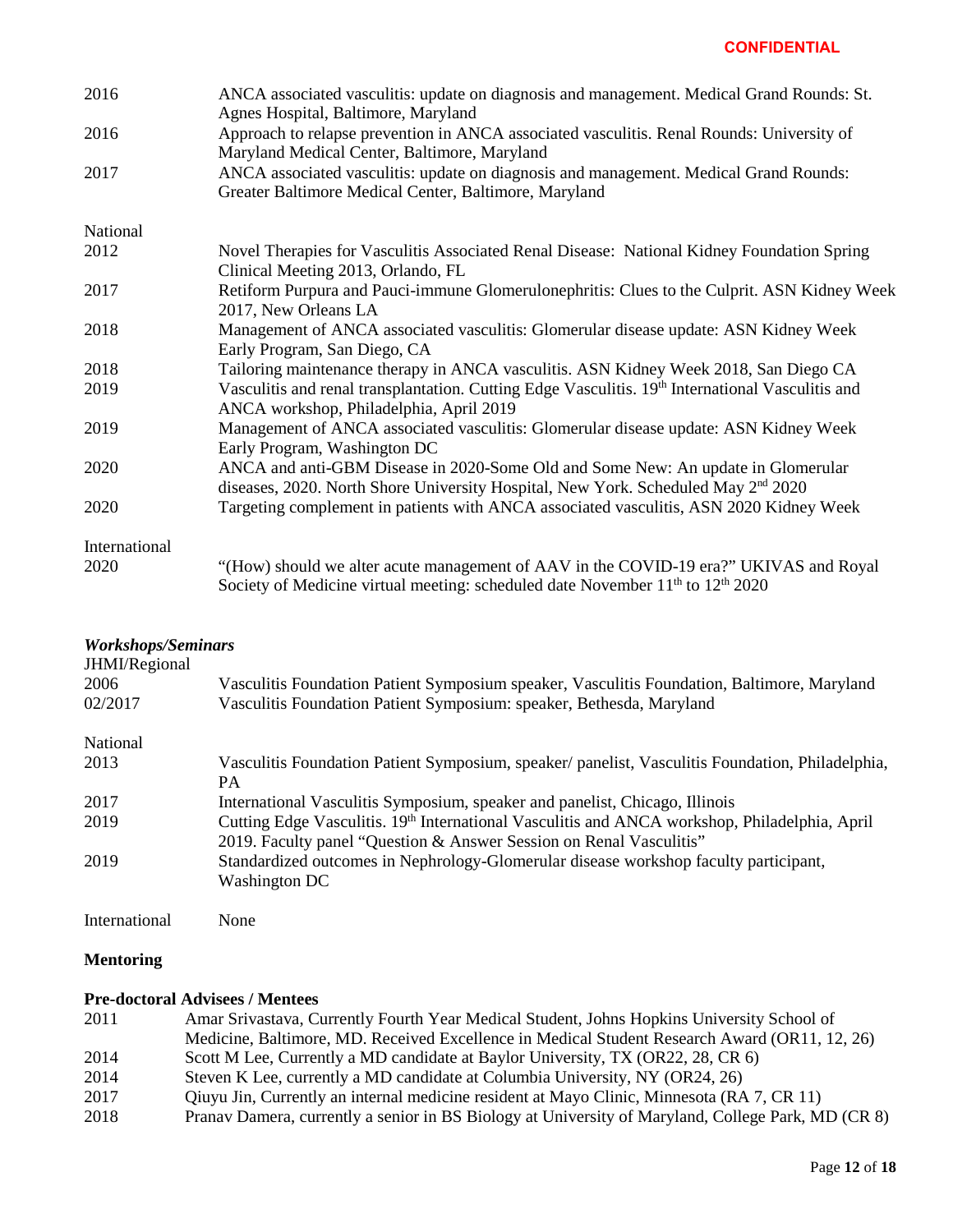2019 Rishma Gattu, currently undergraduate student at Nova South Eastern University, Fort Lauderdale, FL (OR 41)

## **Post-doctoral Advisees / Mentees**

2004 Abraham Thomas, Southwest Nephrology Associated, Chicago, IL. Currently Assistant Professor of Medicine, Univ Illinois Sch Medicine, Chicago, IL. Advisor for award winning MPH Capstone Project. (OR 2) 2009 Shyam Parkhie, nephrology practice,Chief, Exempla St Joseph's Hospital. Denver, CO. (OR 8) 2010 John Havill. Currently private nephrology practice, Las Vegas NV (OR 7, 15, 27) 2011 Purva Sharma. Currently Assistant Professor, Donald and Barbara Zucker School of Medicine at Hofstra/Northwell. (CR4) 2012 Carla Ellis, Received Young Investigator Award by the Renal Pathology Society. Currently Assistant Professor of Pathology, Emory University, Atlanta, GA. (OR 15) 2012 Megha Shah, Currently Hospitalist, Franciscan Health System, Tacoma, WA. (CR 5) 2013 Homa Timlin, Currently Assistant Professor of Medicine, Division of Rheumatology, Johns Hopkins University SOM (OR 22, 30, 40. CR 9, 10) 2014 Shivani Shah, currently Nephrologist, DuPage Medical Group, Naperville, Illinois (OR 24.27, 28, 29, CR 7, RA 6) 2017 Sam Kant, currently nephrology fellow, Johns Hopkins University School of Medicine, Baltimore, MD (OR 35, 37, 41, 42, 45, RA 8)

### **Thesis Committees:** None

## **Educational Program Building / Leadership**

2005-Present Johns Hopkins Vasculitis Center Renal Clinic: Lead Nephrologist focused on diagnosis and management of renal vasculitis and management of vasculitis patients with end stage renal disease and transplant. Nephrology fellows rotate in their second year to gain experience in management of renal vasculitis. I have had four renal fellows, one rheumatology fellow and one pathology fellow who I have mentored and have developed special interest in renal vasculitis leading to research in vasculitis that has been presented in past national society meetings and this year at the American Society of Nephrology Meeting

### **Educational Demonstration Activities to external audiences, on or off campus:** None

# **RESEARCH ACTIVITIES**

### **Research Focus**

I am a clinical nephrologist and have been evaluating vasculitis patients with renal disease at the Johns Hopkins Vasculitis Center since 2005. My research interests include the assessment of disease activity and long term outcomes of patients with ANCA-associated vasculitis with kidney involvement and improving their treatment. I started a vasculitis center database in 2015. Johns Hopkins Vasculitis Center cohort includes 276 patients, majority of who have renal vasculitis. Disease activity, clinical outcomes and urine samples have been collected prospectively over a median follow-up of 30 month. We have several short and long-term research questions that we plan to address as we expand database enrollment. I have been the P.I. of a multicenter study looking at outcomes of kidney transplant patients with AAV. I have been a co-investigator in the Rituximab versus Cyclophosphamide ANCA associated vasculitis (RAVE trial). We have looked at outcomes of patients with renal involvement in this trial and the manuscript is published in the Journal of the American Society of Nephrology. I was the principal investigator in post hoc analysis of RAVE trial characterizing the inflammatory infiltrates in renal biopsies of patients enrolled in the RAVE trial and correlating with outcome and the corresponding manuscript was published in the American Journal of Nephrology. I am currently the principal investigator for ADVOCATE clinical trial looking at use of complement inhibitor for remission induction in ANCA associated vasculitis. In 2018, I studied urinary mRNA cell expression profiles in patients with ANCA-associated GN to discern disease activity; the findings were presented in ASN Kidney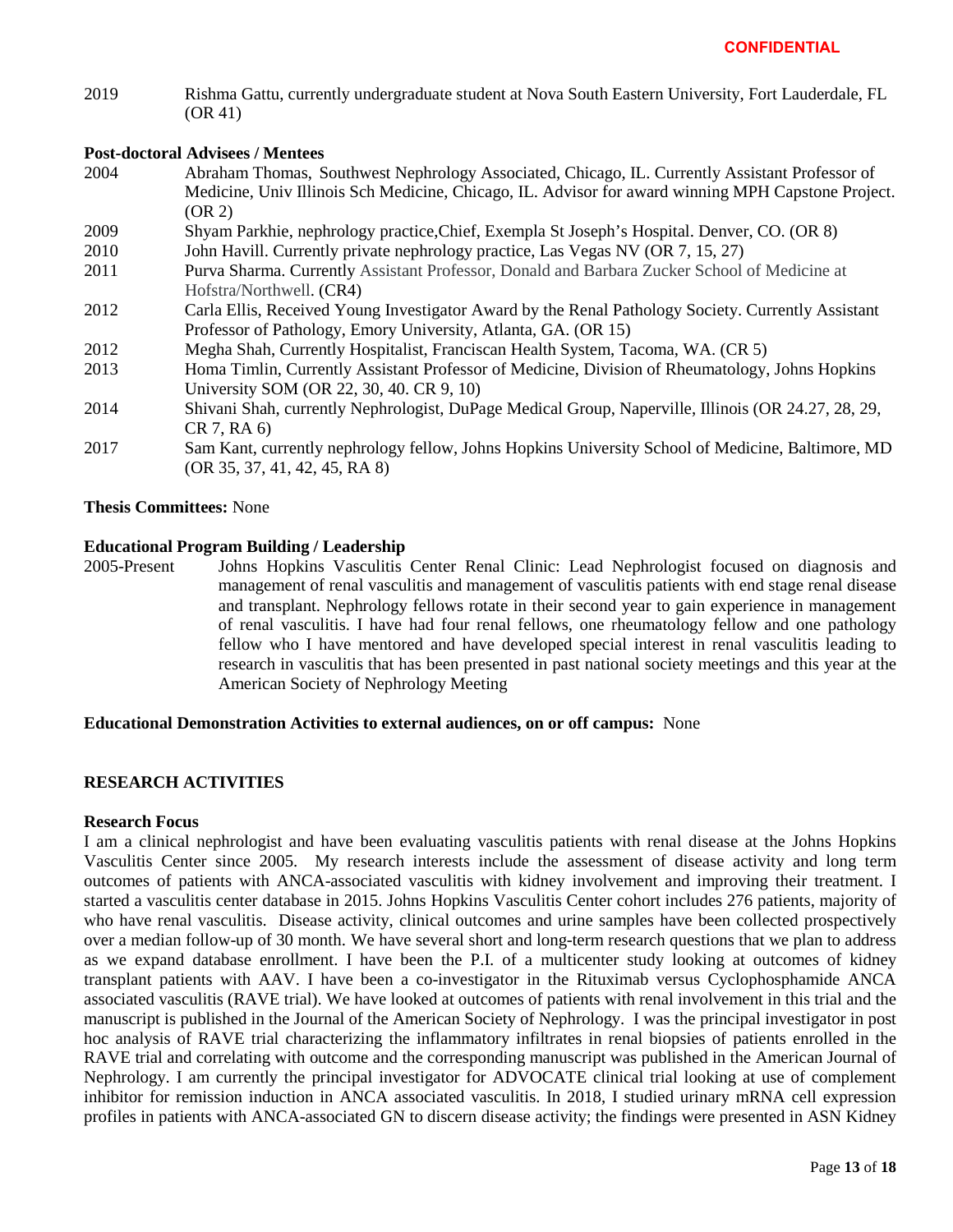week 2018. My current research is focused on characterization of Granzyme B producing auto-reactive T cells in renal ANCA-associated Vasculitis

### **Research Program Building / Leadership**

I am the principal investigator for the longitudinal Johns Hopkins vasculitis center database which collects clinical information and has bio-banked specimens. I have collaborated with faculty at Hopkins and national and international vasculitis experts in observational studies and participated in landmark multi-center clinical trials. I was a coinvestigator in the RAVE trial which led to FDA approval of rituximab for treatment of ANCA associated vasculitis and was a co-author in several publications from this trial in top tier journals and lead author for 2 manuscripts which focused on renal cohort. Utilizing her large cohort of patients followed in the Vasculitis Center, and while mentoring fellows conducting research in these diseases, I have reported additional key findings in patients with renal vasculitides. All of these findings were published in top tier nephrology or rheumatology journals. I am currently the site principal investigator for ADVOCATE, a phase 3 trial of novel complement blocker for induction therapy in ANCA vasculitis.

### **Research Demonstration Activities to external audience, on or off campus** None

**Inventions, Patents, Copyrights** None

**Technology Transfer Activities** None

### **SYSTEM INNOVATION AND QUALITY IMPROVEMENT ACTIVITIES**

#### **System Innovation Focus**

Quality Improvement Activities/outside JHMI**:** Medical Director of Fresenius Kidney Care, Fleet Street, Baltimore. As medical director, my responsibilities include safe, high quality and efficient delivery of renal replacement therapy. The Fleet Street dialysis unit has been consistently top rated among the dialysis units in Baltimore and has always exceeded national ranking for providing high quality dialysis care.

#### **System Innovation and Quality Improvement efforts within JHMI**

With my combined interest in renal transplantation and renal vasculitis, I focused on improving outcomes of patients with end stage renal disease due to renal vasculitis. Renal transplantation has been shown to improve patient survival and quality of life in patients with end stage renal disease. Patients with renal vasculitis and end stage renal disease are not referred for renal transplantation because most community nephrologists feel that vasculitis patients are medically complicated due to the multi system involvement of the vasculitis and fear of relapse of vasculitis in the renal transplant. My protocol for providing medical clearance for these patients for transplant has been successful in increasing the number of transplanted vasculitis patients. Majority of these patients have received pre-emptive renal transplant and are doing well with excellent function of their renal transplant and control of vasculitis. I have published outcomes of these patients in major transplantation journals.

### **System Innovation and Quality Improvement efforts outside of JHMI** None

### **System Innovation and Quality Improvement Program Building / Leadership** None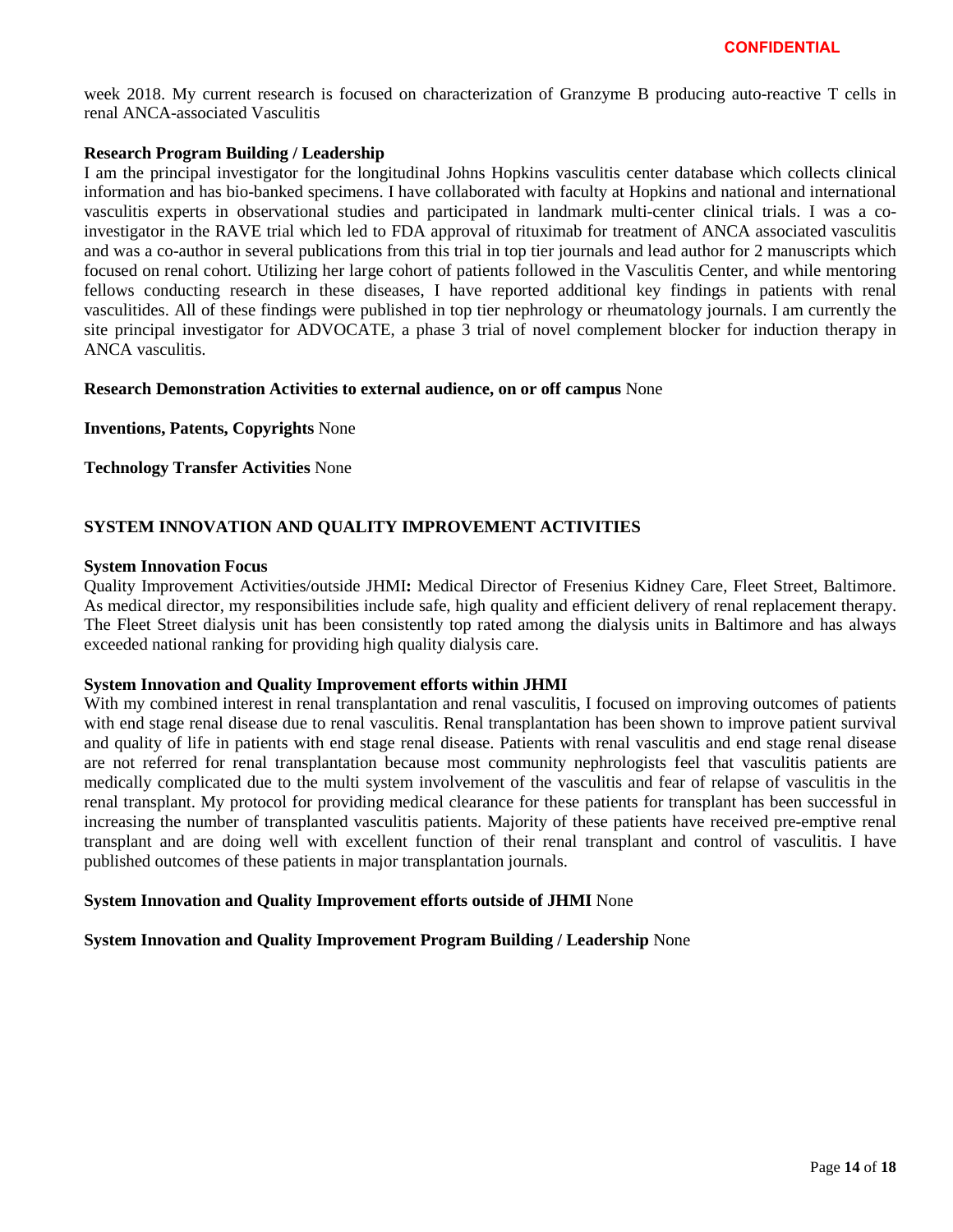# **ORGANIZATIONAL ACTIVITIES**

### **Institutional Administrative Appointments**

| 1995               | Member of Medical Residents Clinic Education Committee York Hospital, York, PA       |
|--------------------|--------------------------------------------------------------------------------------|
| 1995               | Member of Utilization and Review Committee. York Hospital, York, PA                  |
| 2005-2009          | Medical Director, DaVita White Square Dialysis                                       |
| 2009-06/2016       | Medical Director, DaVita JB Zachary Triad Dialysis                                   |
| 2010-Present       | Member of Pharmacy and Therapeutics Committee. Johns Hopkins Bayview Medical Center. |
| 2010-06/2016       | Medical Director, DaVita White Square Peritoneal Dialysis                            |
| 2014-Present       | <b>Faculty for Medical School Admission Committee</b>                                |
| 2014-Present       | Associate Director, Johns Hopkins Vasculitis Center                                  |
| $06/2016$ -Present | Medical Director, Fresenius Kidney Care, Fleet Street, Baltimore, Maryland.          |
| 12/2016            | Handler Chair Search Committee Member                                                |
| 09/2018            | Nephrology faculty search committee                                                  |
| 11/2019            | Nephrology faculty search committee                                                  |

#### **Editorial Activities**

# **Editorial Board Appointments**

| 2011-06/2017 | The Scientific World Journal                           |
|--------------|--------------------------------------------------------|
| 2014-Present | International Journal of Nephrology and Kidney Failure |
| 2015-Present | Journal of Vasculitis                                  |

# **Journal peer review activities**

| 2005-Present    | Journal of American Society of Nephrology              |
|-----------------|--------------------------------------------------------|
| 2006-Present    | Medicine                                               |
| 2009-Present    | American Journal of Transplantation                    |
| 2011-Present    | <b>Clinical Nephrology</b>                             |
| 2012-Present    | Seminars in Arthritis and Rheumatism                   |
| 2013-Present    | Transplantation                                        |
| 2013-Present    | Journal of Rheumatology                                |
| 2013-Present    | <b>Transplant International</b>                        |
| $2013$ -Present | Nephrology Dialysis and Transplantation                |
| $2015$ -Present | Annals of Internal Medicine                            |
| 2015-Present    | Arthritis Care and Research                            |
| 2016-Present    | Kidney International                                   |
| 2016-Present    | Clinical Journal of the American Society of Nephrology |
| 2018-Present    | Kidney International Reports                           |
| 2018-Present    | Nature Scientific reports                              |
| 2018-Present    | Arthritis and Rheumatology                             |

### **Advisory Committees, Review Groups/Study Sections**

| 1996         | Represented York Hospital for Medical Jeopardy at the Regional ACP meeting. Valley Forge, PA |
|--------------|----------------------------------------------------------------------------------------------|
| 1998-Present | Member of Medical Advisory Board of National Kidney Foundation Maryland Chapter              |
| 2001-Present | Invited Relevance reviewer for Nephrology certification and recertification examination      |
| 2005-Present | Member of NephSAP Review Panel for American Society of Nephrology                            |
| 2009         | Invited Abstract Reviewer for American Transplant Congress 2010                              |
| 2010         | Invited Abstract Reviewer for American Transplant Congress 2011                              |
| 2010         | Faculty Preceptor for medical students and residents for ASN 2010                            |
| 2011         | Medical Director: KEY Screening, National Kidney Foundation                                  |
| 2011         | Member of American Society of Transplantation Women's Health Community of Practice           |
| 2011         | Invited Abstract Reviewer for American Transplant Congress 2012                              |
| 2011         | Grant Reviewer, National Kidney Foundation of Maryland                                       |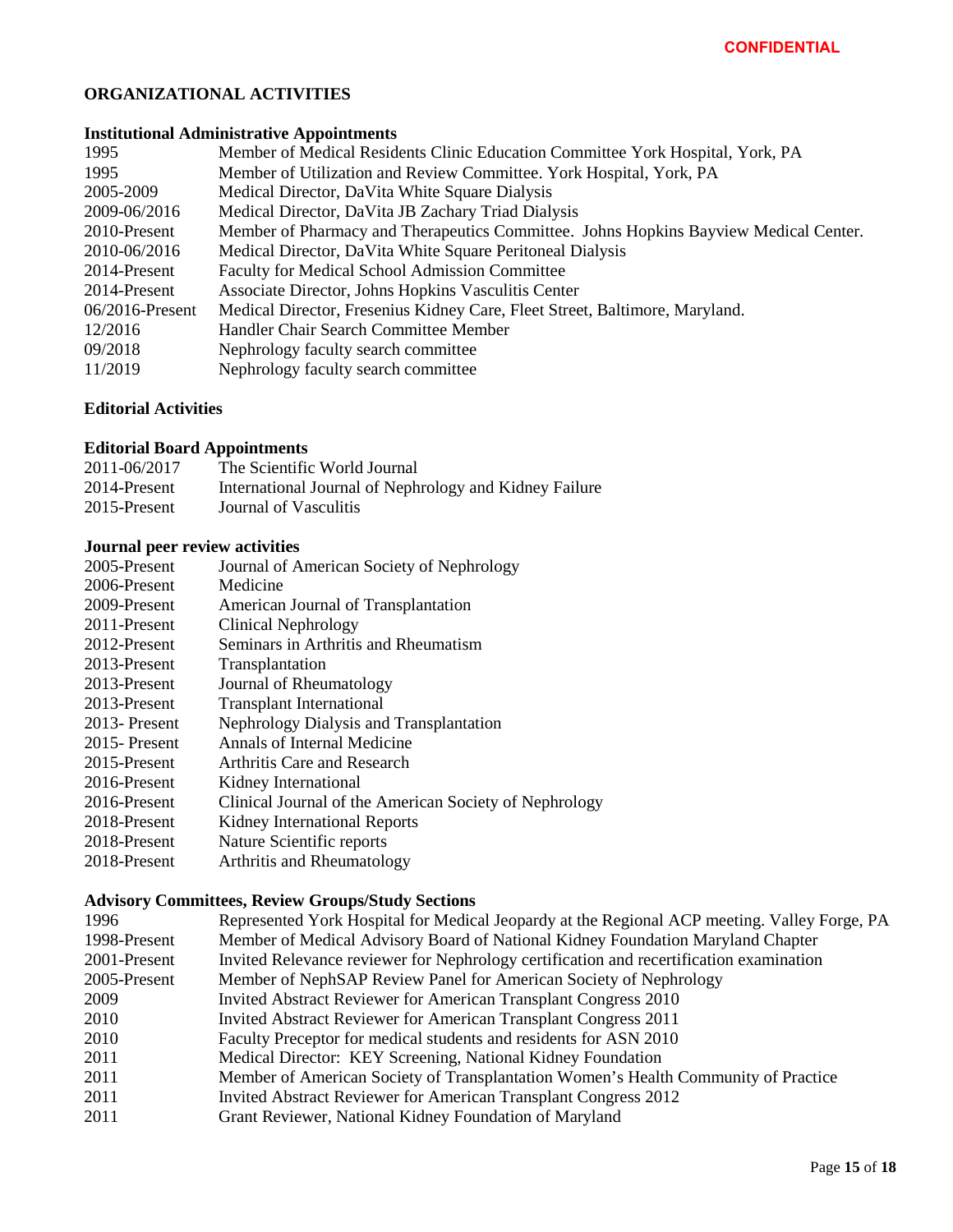| 2012         | Invited Co-chair for the abstract review committee on the topic of Clinical: Kidney-Polyoma for                              |
|--------------|------------------------------------------------------------------------------------------------------------------------------|
| 2012-Present | American Transplant congress 2013<br>Early Career Reviewer at the Center for Scientific Review, National Institute of Health |
| 2013         | Grant Reviewer, National Kidney Foundation of Maryland                                                                       |
| 2013         | Abstract judge for 2014 Medical Student Research Day at Johns Hopkins University                                             |
| 2014         | Invited faculty for ASN strategic planning listening session                                                                 |
| 2014         | Abstract judge for 2015 Medical Student Research Day at Johns Hopkins University                                             |
| 2015-2018    | Member of the American Society of Nephrology Post Graduate Education Committee                                               |
| 2015         | Abstract judge for 2016 Medical Student Research Day at Johns Hopkins University                                             |
| 2016         | Invited Co-Chair, ASN Kidney Week session: ANCA associated Vasculitis: An evolving disease                                   |
| 2016-Present | Member of Diagnostic and Classification Criteria in Vasculitis (DCVAS) review panel                                          |
| 2017         | Invited Grant Reviewer Kidney Research U.K                                                                                   |
| 2017-Present | ASN Kidney health initiative representative for Vasculitis Foundation                                                        |
| 2017-Present | IgA vasculitis study group member                                                                                            |
| 2017-Present | BVAS/VDI Adjudication committee member, ADVOCATE trial, ANCA associated vasculitis                                           |
| 2017         | Invited Co-Chair for ASN Kidney Week 2017 session: Challenges in Glomerular disease                                          |
|              | management: Where an expert opinion counts                                                                                   |
| 2018         | Peer review panel: European Medical Journal Nephrology                                                                       |
| 2018         | Work group member: Surrogate End-points in FSGS: ASN Kidney Health Initiative Project                                        |
| 2018         | Invited Abstract Reviewer for ASN Kidney Week 2018                                                                           |
| 2018         | Invited Abstract Reviewer for late breaking clinical trials ASN Kidney Week 2018                                             |
| 2018         | Member of the planning committee for the 7 <sup>th</sup> Annual American Society of Nephrology Kidney                        |
|              | Health Initiative Annual Stakeholders meeting                                                                                |
| 2018         | Vasculitis Foundation Grant review member                                                                                    |
| 2018         | Invited participant for the OMERACT Glucocorticoid Impact Delphi study                                                       |
| 2019         | Panel member for Question and Answer session on renal vasculitis. Cutting Edge vasculitis: 19th                              |
|              | International Vasculitis and ANCA workshop, Philadelphia, April 2019                                                         |
| 2019         | Invited Co-Chair for ASN Kidney Week 2019 session: Clinical trials in Glomerular disease:                                    |
|              | Famine to Feast                                                                                                              |
| 2019         | Invited Chair for ASN Kidney Week 2019: Trainee case reports                                                                 |
| 2020         | Member of ASN mid-career award selection subcommittee                                                                        |
| 2020         | American Society of Nephrology Kidney week 2020 abstract reviewer for section on glomerular                                  |
|              | diseases                                                                                                                     |
| 2020         | Invited collaborator to develop response criteria for ANCA associated vasculitis for use in clinical                         |
|              | trials: joint project by the American College of Rheumatology and European League against                                    |
|              | Rheumatism                                                                                                                   |

# **Professional Societies**

| 1998-2007       | <b>International Society of Nephrology</b> |
|-----------------|--------------------------------------------|
| 1998-Present    | American Society of Nephrology             |
| 2000-2016       | American Society of Transplantation        |
| 2016 to Present | American College of Rheumatology           |

# **Conference Organizer**

| 2021                 | International Scientific Committee member, International Vasculitis and ANCA workshop:             |
|----------------------|----------------------------------------------------------------------------------------------------|
|                      | Dublin, Ireland                                                                                    |
| <b>Session Chair</b> |                                                                                                    |
| 2006                 | Strategies for dialysis and transplant in patients with ESRD and vasculitis. Break out session for |
|                      | International Vasculitis Foundation Patient Symposium. Baltimore, Maryland, U.S.A.                 |
| 2013                 | American Transplant Congress: Clinical Polyoma session Chair, Seattle, Washington, U.S.A.          |
|                      |                                                                                                    |

# **Consultantships**

|  | 04/2017-Present ChemoCentryx: BVAS/VDI adjudicator for ADVOCATE study |
|--|-----------------------------------------------------------------------|
|--|-----------------------------------------------------------------------|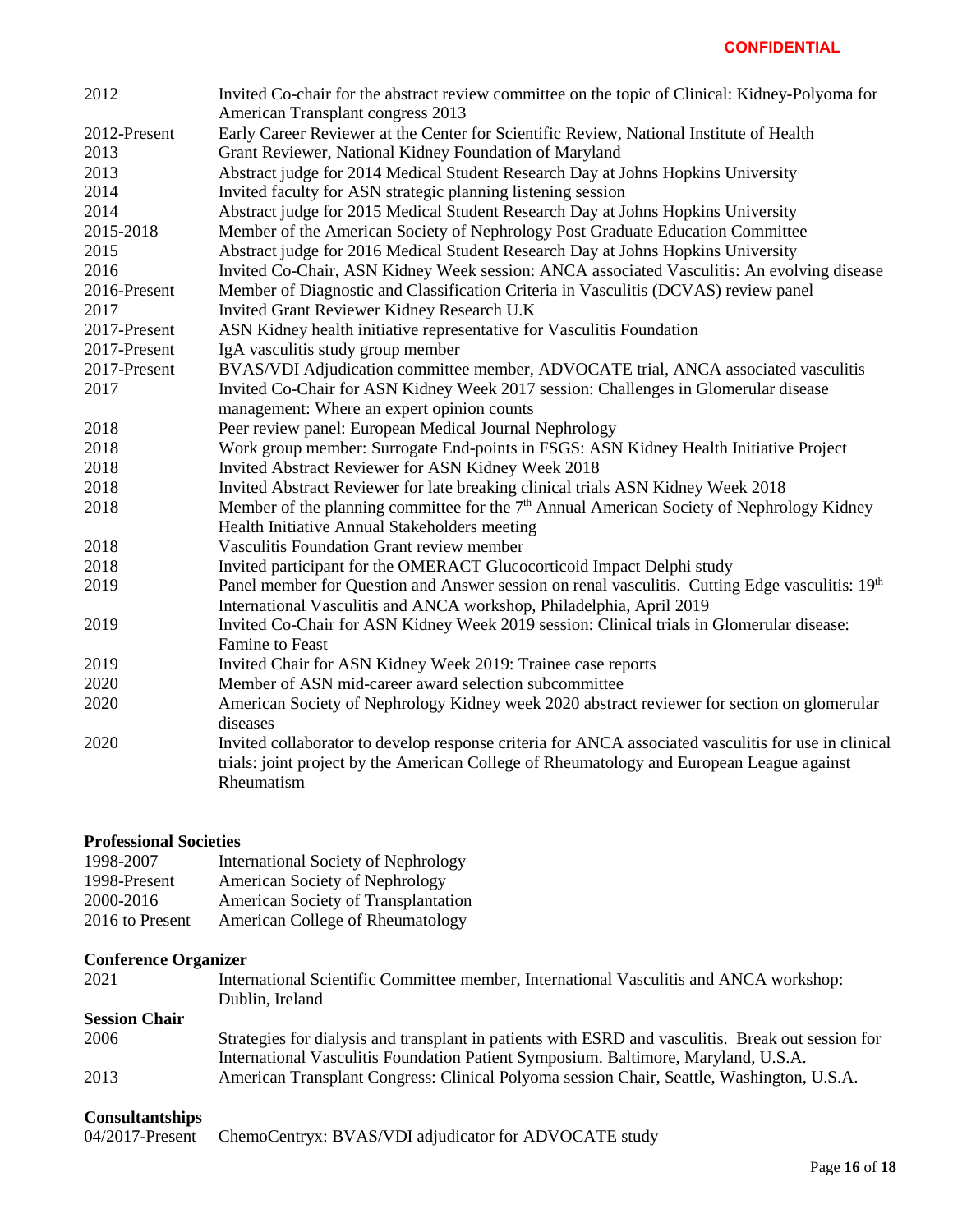### **RECOGNITION**

### **Awards, Honors**

- 2010 Inducted to Miller Coulson Academy of Clinical Excellence. The Miller-Coulson Academy of Clinical Excellence (MCACE) is an initiative sponsored by the Center for Innovative Medicine and was created with a mission to recognize masterful physicians who are steadfastly committed to clinical excellence for the benefit of the patients and communities that they serve. The Academy employs a rigorous process to successfully identify exceptional clinicians. MCACE's clinical portfolio, the tool that was developed to assess clinical accomplishment among faculty members undergoing consideration for membership, is scored by an external review committee of acclaimed leaders in patient care from top academic medical centers
- 2010 Fellow of American Society of Nephrology (FASN)
- 2011 Medical Consultant Vasculitis Foundation. The Vasculitis Foundation is an International organization for patients with vasculitis, their family, friends and health care providers who care for them. The vasculitis foundation medical consultants are recognized authorities in the medical community
- 2012 Early Career Reviewer at the Center for Scientific Review, National Institute of Health
- 2017 Golden Heart Award from Johns Hopkins Bayview Medical Center for Patient Care
- 2018 Johns Hopkins Leadership Program for Women Faculty participant
- 2019 American Society of Nephrology Distinguished Clinical Service Award

### **Invited Talks**

| JHMI/Regional |                                                                                                |
|---------------|------------------------------------------------------------------------------------------------|
| 2000          | "Renophobia Relief" CME course. "Drugs and Kidney: Practical Bedside Pharmacology,             |
|               | <b>Baltimore Maryland</b>                                                                      |
| 2001          | Polyomavirus Nephropathy. Grand Rounds. Johns Hopkins Bayview . Baltimore, MD                  |
| 2002          | Acute interstitial nephritis. Grand Rounds. Johns Hopkins Bayview. Baltimore, MD               |
| 2003          | "HIV and ESRD: ESRD Conference                                                                 |
|               | Division of Nephrology, Johns Hopkins Bayview Medical Center, Baltimore, Maryland              |
| 2004          | "ABC of Renal Transplantation" BK virus infection in Kidney Transplant Patients, Baltimore, MD |
| 2004          | "Treatment of Membranous Nephropathy": Topics in Nephrology                                    |
|               | Division of Nephrology, Johns Hopkins Bayview Medical Center, Baltimore, Maryland              |
| 2006          | Polyomavirus nephropathy in renal transplant recipients. Renal Grand Rounds. Johns Hopkins     |
|               | University, School of Medicine. Baltimore, Maryland.                                           |
| 2006          | "Proteomics in Nephrology": Topics in Nephrology                                               |
|               | Division of Nephrology, Johns Hopkins Bayview Medical Center, Baltimore, Maryland              |
| 2007          | Treatment approaches to ANCA associated vasculitis. Renal Grand Rounds. Johns Hopkins          |
|               | University School of Medicine. Baltimore, Maryland.                                            |
| 2011          | What should a Rheumatologist know about renal vasculitis? Rheumatology Grand Rounds. Johns     |
|               | Hopkins University School of Medicine. Baltimore, Maryland.                                    |
| 2011          | What should a Nephrologist know about ANCA vasculitis? Renal Grand Rounds. Johns Hopkins       |
|               | University School of Medicine. Baltimore, Maryland                                             |
| 2013          | Advances in therapy of ANCA associated renal disease: Medical Grand Rounds: Johns Hopkins      |
|               | Hospital, Johns Hopkins University School of Medicine, Baltimore, Maryland                     |
| 2016          | ANCA associated vasculitis: update on diagnosis and management. Medical Grand Rounds: St.      |
|               | Agnes Hospital, Baltimore, Maryland                                                            |
| 2016          | Approach to relapse prevention in ANCA associated vasculitis. Renal Rounds: University of      |
|               | Maryland Medical Center, Baltimore, Maryland                                                   |
| 2017          | ANCA associated vasculitis: update on diagnosis and management. Medical Grand Rounds:          |
|               | Greater Baltimore Medical Center, Baltimore, Maryland                                          |
| 2017          | Recognition and management of kidney disease: 2017 Vasculitis foundation regional conference,  |
|               | Bethesda North Marriott Hotel, Bethesda, Maryland                                              |